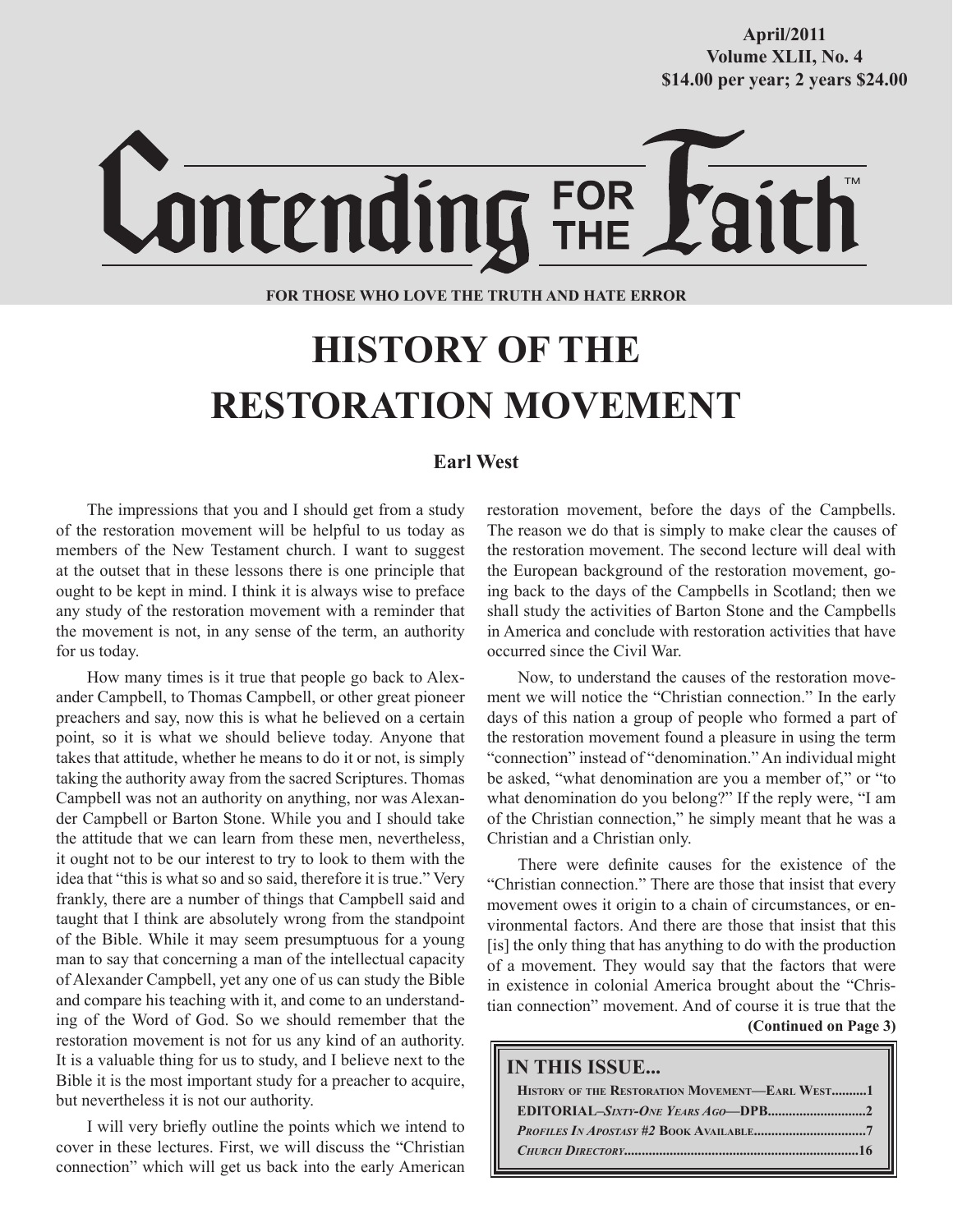

#### **David P. Brown, Editor and Publisher dpbcftf@gmail.com**

*COMMUNICATIONS received by CONTENDING FOR THE FAITH and/or its Editors are viewed as intended FOR PUBLICATION unless otherwise stated. Whereas we respect confidential information, so described, everything else sent to us we feel free to publish without further permission being necessary. Anything sent to us NOT for publication, please indicate this clearly when you write. Please address such letters directly to the Editor David P. Brown, P.O. Box 2357, Spring, Texas 77383. Telephone: (281) 350-5516.*

#### **SUBSCRIPTIONS RATES**

*Single Subscriptions: One Year, \$14.00; Two Years, \$24.00. Club Rate: Three One-Year Subscriptions, \$36; Five One-Year Subscriptions, \$58.00. Whole Congregation Rate: Any congregation entering each family of its entire membership with single copies being mailed directly to each home receives a \$3.00 discount off the Single Subscription Rate, i.e., such whole congregation subscriptions are payable in advance at the rate of \$11.00 per year per family address. Foreign Rate: One Year, \$30. NO REFUNDS FOR CANCEL-ATIONS OF SUBSCRIPTIONS.*

#### **ADVERTISING POLICY & RATES**

*CONTENDING FOR THE FAITH was begun and continues to exist to defend the gospel (Philippians 1:7,17) and refute error (Jude 3). Therefore, we are interested in advertising only those things that are in harmony with what the Bible authorizes (Colossians 3:17). We will not knowingly advertise anything to the contrary. Hence, we reserve the right to refuse any offer to advertise in this paper.*

*All setups and layouts of advertisements will be done by CONTENDING FOR THE FAITH. A one-time setup and layout fee for each advertisement will be charged if such setup or layout is needful. Setup and layout fees are in addition to the cost of the space purchased for advertisement. No major changes will be made without customer approval.*

*All advertisements must be in our hands no later than two (2) months preceding the publishing of the issue of the journal in which you desire your advertisement to appear. To avoid being charged for the following month, ads must be canceled by the first of the month. We appreciate your understanding of and cooperation with our advertising policy.*

*MAIL ALL SUBSCRIPTIONS, ADVERTISEMENTS AND LETTERS TO THE EDITOR-IN-CHIEF, P. O. Box 2357, Spring, Texas 77383-2357. COST OF SPACE FOR ADS: Back page, \$300.00; full page, \$300.00; half page, \$175.00; quarter page, \$90.00; less than quarter page, \$18.00 per column-inch. CLASSIFIED ADS: \$2.00 per line per month. CHURCH DIREC-TORY ADS: \$30.00 per line per year. SETUP AND LAYOUT FEES: Full page, \$50.00; half page, \$35.00; anything under a half page, \$20.00.*

*CONTENDING FOR THE FAITH is published monthly. P. O. Box 2357, Spring, Texas 77383-2357 Telephone: (281) 350-5516.*

> **Ira Y. Rice, Jr., Founder August 3, 1917-October 10, 2001**

## *Editorial...* **Sixty-One Years Ago**

Beginning on the first page of this issue of *CFTF* is an article that is a chapter in the 1950 Harding College Lectureship book. It was printed in 1951 by the Harding College Press, Searcy, Arkansas, pp. 30-65. The theme of that lectureship was *Restoration of The New Testament Church—A Present Need.* The author of the chapter herein reprinted was the then young historian Earl I. West. At that time he had authored his first in what turned out to be a four volume set of books titled *The Search for the Ancient Order*. He also authored many articles and several other books on the restoration movement and personalities thereof. He was 90 years old when he died earlier this year. It seems that the lectures were recorded then transcribed for the book. Possibly this is one reason West's lecture ends so abruptly.

The liberal change agents in the church are declaring that the church of Christ is only another denomination, originating in the United States in the very late 1700s and coming into its own in the first 30 to 40 years of the 1800s. They refer to it as the Stone-Campbell movement. They strongly desire and regularly work for fellowship with the Independent Christian Church and the Christian Church (Disciples of Christ). This is the case, they say, because all three churches are a part of the Stone-Campbell movement. They repudiate the restoration principle that is nothing less or more than the fact that a seed produces after its kind (Gen. 1:11,12; Luke 8:11; 1 Cor. 3:5-9). Thus, they despise and reject the New Testament as a divine pattern, spurn the steps in the plan of salvation, and the divine exclusiveness of the church of Christ wherein is found "Christians only and the only Christians." These change agents are truly "Campbellites" because they make Stone, the Campbells, et al., the sum and substance on religious matters. Moreover, they think of the church as only a "Johnny come lately" man-made denomination. Thus, they also have no problem fellowshipping the denominations.

The preceding is the basic reason the late brother West's material is herein printed. We think it helps to make clear that Stone, the Campbells, et al., never intended what the change agents, who, regarding their view of restoration history, are revisionists. Fundamentally, when these change agents write about restoration history they write what they wish had been, rather than what the facts are in restoration history.

If one desires to engage in more reading from the same author in this area of history I especially recommend all of West's books on *The Search for the Ancient Order*, but especially the first two volumes. Having been a student of history for many years, and obtained two academic degrees pertaining thereto, I strongly recommend the study of West's books.

Gospel Light Publishing Co., Delight, AR publishes the four volume set of *The Search for the Ancient Order.*

**—David P. Brown, Editor**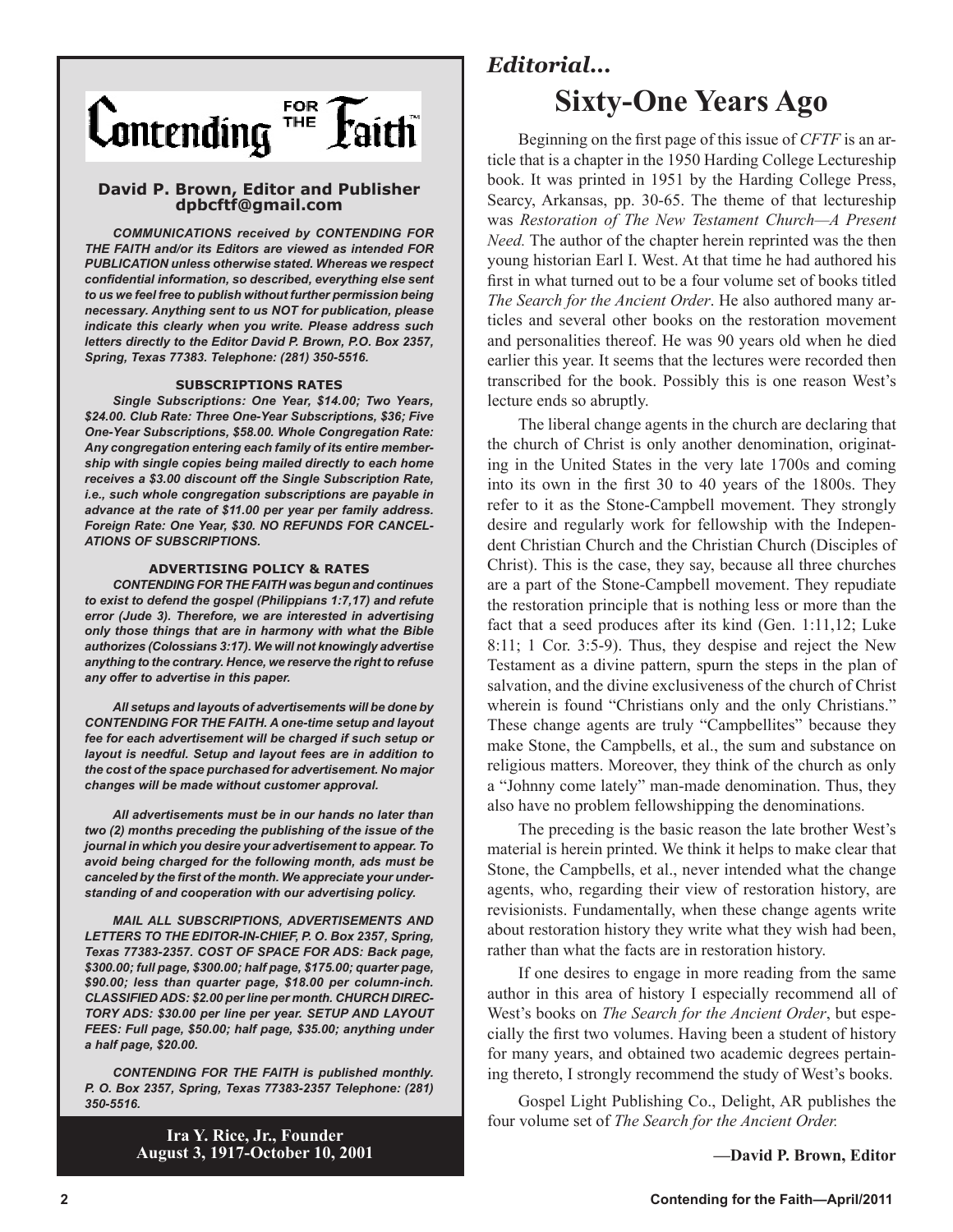#### **(Continued From Page 1)**

conditions of a nation reflect themselves within the condition of the church. That was certainly true in Revolutionary War days. Back then one thought was predominant in the minds of men. Everybody was thinking in terms of liberty, the individual's right to think for himself and act. So the idea of liberty was certainly a factor in bringing into existence the "Christian connection" movement.

There were people who thought that liberty was needed in religion. They were tired of the tyranny of human creeds and an overbearing clergy. They were beginning to believe it was the right of an individual to study the Bible for himself with full liberty to understand it, without some clergyman telling him what it has to mean. Now we know that the desire for liberty had been active even back in the days of the reformation movement. Martin Luther led the rebellion against the tyranny of the papacy and the priestcraft in Romanism. It was Luther, and men like him, who insisted that men ought to read the Bible without obligation to accept the interpretations of the clergy. Yet Luther held to conceptions closely allied to Roman Catholicism, even after he broke with Romanism. He believed in the "divine right of kings", that the earth and all that was in it belonged to the king, that every person who was a member of a nation belonged to the king, and he must do as the king said, whether he wanted to or not. That idea is something that has clung in the German mind from that day to this. I remember reading a statement in *Time* magazine, from Dean Inge back during the war, that if we ever expected to keep Germany from being a war-like nation, the people must be broke from the shackles of Lutheranism; they must get rid of the idea that they have to follow the leader or king, whether he is right or not.

John Calvin, another reformer, who came into prominence as Luther passed off the scene, had a very different idea from Luther. Calvin was one who believed in democracy in religion. John Knox, from Scotland, received this idea from Calvin, and you remember he had quite a fierce battle with Mary Queen of Scots. On one occasion Queen Mary demanded of Knox: "Just who do you think you are in this commonwealth, anyway?" Mary had the idea that all the people belonged to the ruler and ought to submit to her. Knox' reply was: "I am a citizen of the same, and though I be neither earl nor baron, nevertheless God has placed me in this relationship that I might serve him." Someone has commented that with those words we have the beginning of modern democracy.

But it was the idea of liberty in germ form, and gradually it was extended larger and larger and had its effect on people's thinking. People were desiring both political and religious freedom.

And so in colonial America the Revolutionary War broke out, a rebellion against the dictatorship of King George. And in fighting for political freedom they began to desire religious freedom, too. They could see the discrepancies in the Bible and what the clergy told them to believe and they began to reason: "We can't do that; we are free people and God holds us responsible. We must be honest with ourselves and do what God says." This spirit began to manifest itself in colonial America first in the Methodist Church. Most of you, I am sure, know the history of Methodism. John and Charles Wesley, over in England, broke with the state church because they believed it too cold and formal. They could not see any religion of God in it. But John Wesley, strange to say, was never a member of the Methodist Church. He lived and died an Anglican priest and was buried in his Anglican robes. But he paved the way for the establishment of the Methodist Church. Contrary to popular belief, the Methodist Church is really of American origin, not European. It has its roots in England, but it began right here in America.

But back to the "Christian connection" movement. The state church of England had been transported over to America. It was supported by public taxation. But here in the colonies there were people who didn't like Britain. That's the reason for the Revolution. They were rebelling against the British, and against the British political and religious setup. They were against paying taxes to support a clergyman transported over from England.

Meanwhile, over in England, John Wesley had begun to form groups known as Wesleyan societies. These were groups of people right within the Church of England, still part of the Church of England, who set themselves apart and determined to follow the scripture rather than the Church of England.

Here in America, within the Anglican Church, the Wesleyan societies were also formed. In these Wesleyan societies there were to be found a great number of preachers. These preachers here in America had had to undergo considerable embarrassment because of a certain doctrine of the Anglican Church. The Church of England taught that no man could perform the duties of a bishop—administer the sacraments, preach a funeral, baptize, perform marriage ceremonies, etc.—unless he had been duly ordained (had hands placed on him) by another who had been duly ordained, etc., on back to the apostolic age. It was the idea of apostolic succession.

But these preachers in America could not perform any of these functions because they had not been duly ordained, and being members of the Wesleyan societies, they looked to Wesley for an answer. Wesley was a duly ordained man, so he ordained a young man, Thomas, and sent him over to America. He went to Barrett's chapel in Delaware and called a meeting of the preachers, Francis Asbury being among the leaders of that day. Asbury was made superintendent of all the Wesleyan societies in the colonies. This was in 1784. On Christmas Day of that year, in the city of Baltimore, a meeting of all Wesleyan preachers was held, some 68 Methodist ministers attending. Coke and Asbury presided over the meeting.

During the course of that meeting it was decided that Wesleyan societies should have some form of government, so they organized a government and called it the Methodist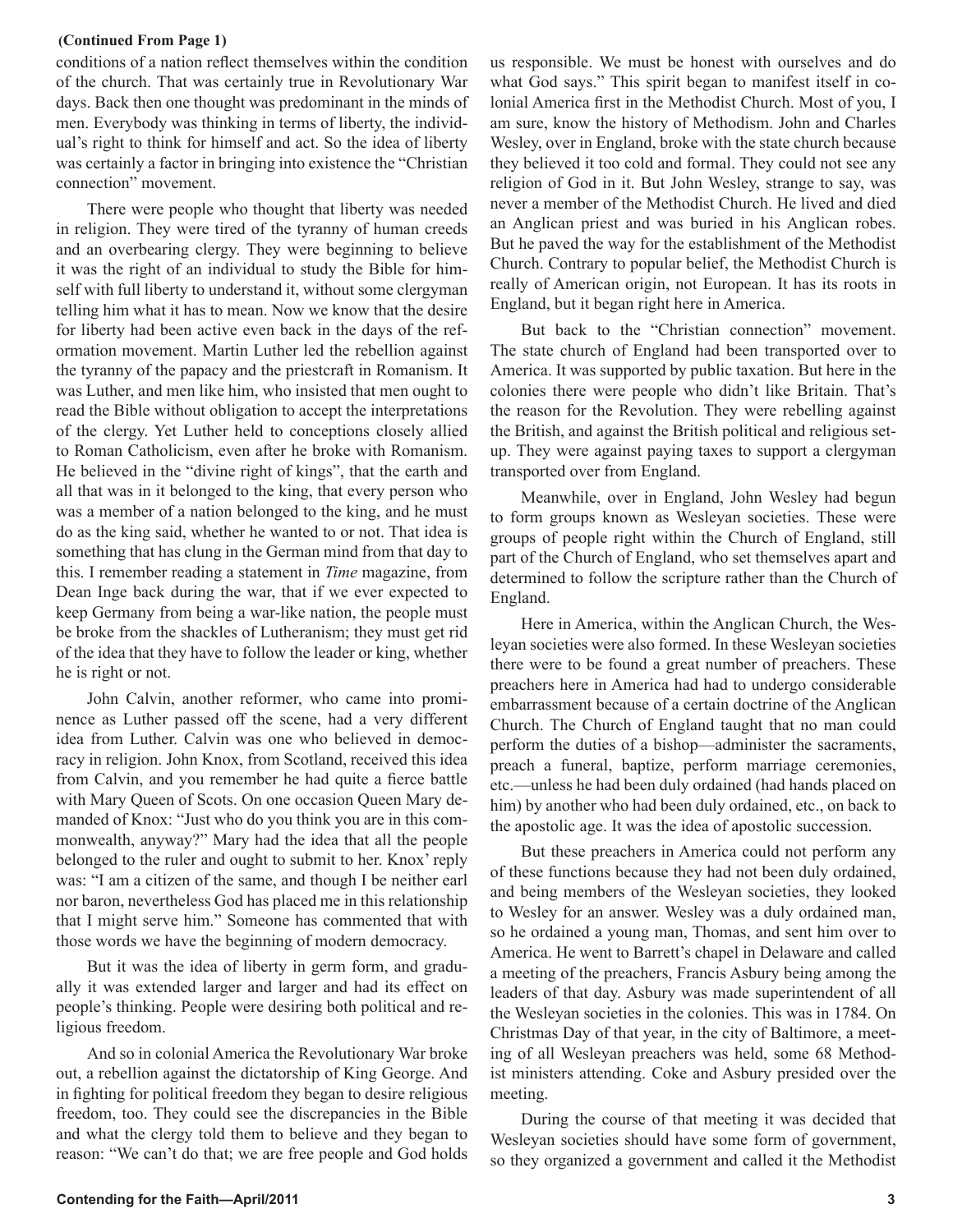Episcopal Church. That was in reality the birth date of the Methodist Church.

In setting up this government of the societies a compromise was made. From their point of view, it was a move that would make the church popular here in the colonies. They knew that the people had just finished a war and that they would not have the church government that they had been under before, yet they were reluctant to overthrow the idea of the episcopacy. So they did this. They discarded the idea of apostolic succession. But in order that there might be an element of democracy in this new government, to please the people, they decided to transact their business in a Conference, with certain people having the right to vote on any legislation proposed. So they retained the Episcopacy to please the British loving people, and injected a little democracy to please the others. Out of these events the government of the Methodist Church was formed.

Among those present at the occasion was a hot-headed Irishman, James O'Kelly, who rebelled against it. O'Kelly had been active in the Revolutionary War, had fought against the British, and had a tremendous love for personal liberty, and having acquired liberty from political forces, he was determined not to surrender it in religion. O'Kelly charged Asbury that the whole proceedings were just a means of putting himself in absolute control of the church, by taking away from the people authority that belonged to them. Asbury denied it, of course.

But O'Kelly's revolt brought immediate protest against the new church government. He said the new government was not at all the kind of government ordained in the New Testament Church. But for the time being, he and a few others just voiced their protests and went their respective ways.

From 1784 to 1792 a number of different meetings was held and always some friction arose about this matter of liberty. In 1792 an especially famous meeting was held. At one of the sessions O'Kelly brought up the matter of liberty again. He introduced it this way. Suppose the superintendent gives each one of us an appointment of a circuit to ride. Well, suppose we don't like it. What can we do about it? Can we appeal to the Conference? Opinion was divided. The Southern preachers thought they should be able to do so, and some of the others thought so, but some didn't. The matter came up for debate which lasted three days.

Of course Asbury knew that O'Kelly was actually striking against his rule, so he left the room. O'Kelly introduced the motion because he felt he had Thomas Coke, the chairman of the meeting, on his side, but Coke was not behind him as he later found out. When a vote was taken O'Kelly was defeated, so he said, if that's the kind of situation you want, a one-man rule, I rebell. He did leave and a few others went with him. O'Kelly and his followers began to hold conferences and the next year they met at Reese Chapel in Charlotte County, Virginia. They sent a petition to Asbury, asking to reunite, if he would surrender his rule, but Asbury ignored

the petition. Another meeting was held in Manikintown, Virginia. At this meeting a man called Rice Haggard stood up, pointed to his New Testament and said:

Brethren, this Book ought to be our only rule of faith and practice. When I read my New Testament, I read that the disciples were called Christians, and I hereby make a move that we be Christians and Christians only.

Haggard's motion was passed unanimously and the group decided to be known as Christians and to take the New Testament as the only rule of faith and doctrine.

A committee of seven was appointed to draw up, in accordance with the teaching in the New Testament, a rule of government for the churches. As they drew up the rule, it was presented that in the Conference every person should have a right to express himself. There would be no dictatorship. They called themselves Republican Methodists. (The word "republican" to them denoted freedom. They had a motive in attaching it to their name. The prominent political party in Virginia at that time was the Republican, and they hoped to gain in popularity by using the name.)

So we have in these events the beginning of the "Christian connection" movement. Let me say regarding this movement there were five different principles on which it operated. They were:

1. The Lord Jesus Christ as the only Head of the Church.

2. The name Christian to the exclusion of all party and sectarian names.

3. The Holy Bible, or the Scriptures of the Old and New Testament as the only creed, and a sufficient rule of faith and practice.

4. Christian character, or vital piety, the only test of church fellowship and membership.

5. The right of private judgment, and the liberty of conscience, the privilege and duty of all.

I think that all of you can see that there were weaknesses in those principles. Some places were pretty hard to define. For example, vital piety was to be the only test of Christian fellowship. Who is going to say what is vital piety? Who can say whether a man is pious and another man is not pious? Later, there was some difficulty on the question of what constituted opinion, what constitutes a matter of judgment, and what is a matter of faith. But we have here an early effort in America on the part of some people to get back to the Bible.

#### **The European Background**

We have called attention to man's demand for liberty as one of the leading motives bringing about the restoration movement. People were fighting in Revolutionary War days for liberty, politically speaking, and the same motive led them to inquire into their religious beliefs, to see the tyranny of creeds, the clergy and the priesthood, and demand liberty in their religious life.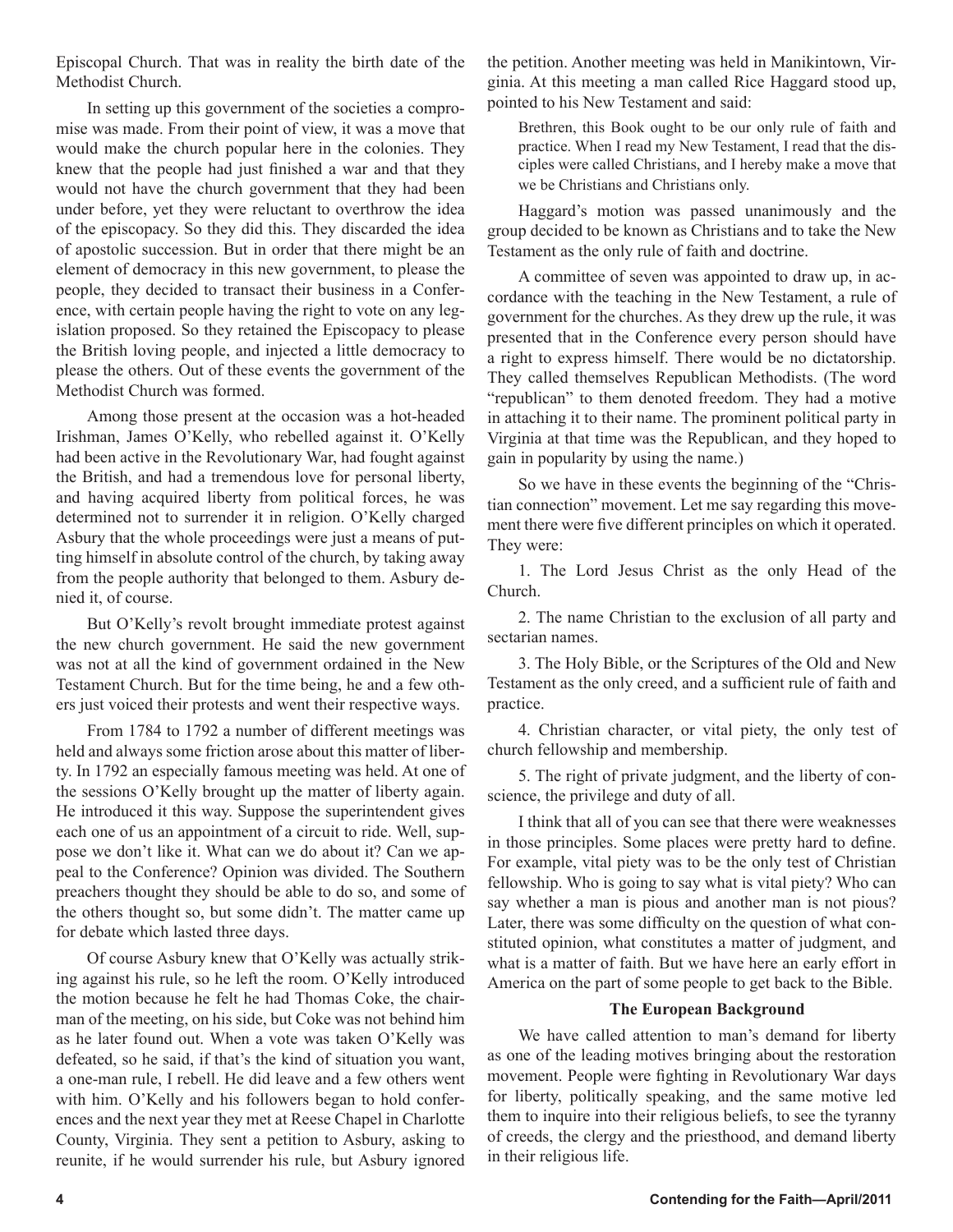Of course there were other factors at work, too. The Bible itself was gradually coming to have a greater emphasis on men's minds. Many people have observed that the nineteenth century is the only Bible reading century in the history of mankind. If you will stop to think, you will see the truth in that. Never in any other century has the Bible been so prominent. For one thing, the nature of frontier life helped it along a great deal. People living along the frontier were in homes almost isolated from each other. In the evening the main pastime was to sit around the fireplaces in the old log cabins and read the Bible. And as men began to pore over the Scriptures they began to see that they were not practicing in their denominations the religion ordained by God. So that reading of the Bible was a fundamental reason for the restoration movement. In reading the Bible these men could not help but compare and contrast what they found with their own religious practice and see their error.

The religious division in existence then was another contributing factor to the restoration movement. Men began to see that the only remedy for the religious divisions existing was to get back to the Bible as the only basis for Christian unity. Sometimes we say today that the object of the restoration movement was to restore the New Testament church. Well, now strictly speaking, that is not true. The real object, in the minds of both Alexander and Thomas Campbell, was the bringing about of Christian unity. But they thought that the only cure for religious division, the only basis for unity, was to get back to the Bible. The method which they proposed was restoration of the New Testament church.

Now let us notice some of the religious conditions in Europe. You know, of course, that both Alexander and Thomas Campbell came to America from Europe, and so far as the crystalization of their thoughts, this had taken place in Europe. So we should notice their European background. Both the philosophy and the religious environment of that day had their effect on the Campbells. Sometimes today, and I think perhaps we rightly do it, we look upon philosophy as something foolish. In a sense we are right about it, if we mean by philosophy that we ought to go preach what some human philosopher or thinker has brought into existence in some different line. We ought to recognize that there isn't anything infallible about philosophy, no saving power behind it, and therefore it ought not to be preached. But if we are to be logical in our study, we must realize that such forces are at work, even if we think they ought not to be at work.

In the study of history there is a prevalent danger that we will try to make certain persons fit into certain molds we have made for them. It is not a matter of what you think a person ought to have been, but it is simply a matter of what he actually was. Such a tendency is prevalent in studying Alexander Campbell. We may like to think he was a great man, and therefore could not have been favorable to missionary societies. We may take his writings and try to make them fit our ideas of him and have him speaking out against missionary societies. But it cannot be done that way. Alexander

Campbell was in favor of missionary societies, and it does not hurt me to say so, because I am not a Campbellite. The only thing I am interested in is to find what he did believe and what influenced him. Once we have determined that, we have to be honest with the facts, whether we like them or not. The same should apply to these other men, Walter Scott, Robert Milligan, etc.

Alexander and Thomas Campbell studied philosophy a great deal. And there were things in the philosophy they studied that influenced them throughout their entire lives. In Germany 200 years before either of the Campbells lived the idea of rationalism was very prominent. The old rationalists had always ended with a strict denial of the existence of God, and they deified intellectualism altogether. It was their God. You will recall John Locke and his school of empiricism, as it was called. Locke was reacting against the rationalism particularly of Germany and France. Locke raised the question, what is the origin of knowledge? What is its source, and how can we be sure that we know something? Locke wrestled with these questions and he came up with these ideas. The only way that we can know anything is by the experiences that we have. If we could somehow take all the experiences of men and bring them together, we would have the only source or origin of knowledge. This was the empiricism of John Locke which held a great sway in intellectual circles in Europe and in England.

Time went on and men began to react against the empiricism of Locke. The reaction was particularly forceful in Scotland. David Hume studied the philosophy of Locke and he arrived at these conclusions. If, what Locke says is true, then in the final analysis, we can never get to the point where we could arrive at absolute knowledge. David Hume didn't believe that, but to him that was the logical end of Locke's reasoning. So Hume began to think, and he turned to skepticism, becoming the father of skepticism in Scotland. At the age of 23 Hume went to France where he became acquainted with a Jesuit priest. The old priest came to him one day bragging about some miracle that had occurred in a cave outside the city. Hume laughed at the idea, and began to investigate the subject of miracles. He concluded with some prominent writings in which he denied emphatically that there ever could have been any such thing as a miracle. So Hume, like the Frenchman Voltaire, went to extremes on things. (But personally I have a bit more tolerance for both these men when I realize the background from which they came. Voltaire was a rank atheist after he saw the corruption of the Roman Catholic Church. He saw its corruption and said, if this is from God, I do not believe in God. It never occurred to him that there might be a religion in the New Testament that in no way compared with Roman Catholicism.) Neither did Hume think to go back to the New Testament church, but he saw the corruption in the church of his day and he turned completely from it, becoming a skeptic.

Then in Scotland there arose a reaction against David Hume. This reaction was led by a man named Thomas Reid

#### **Contending for the Faith—April/2011 5**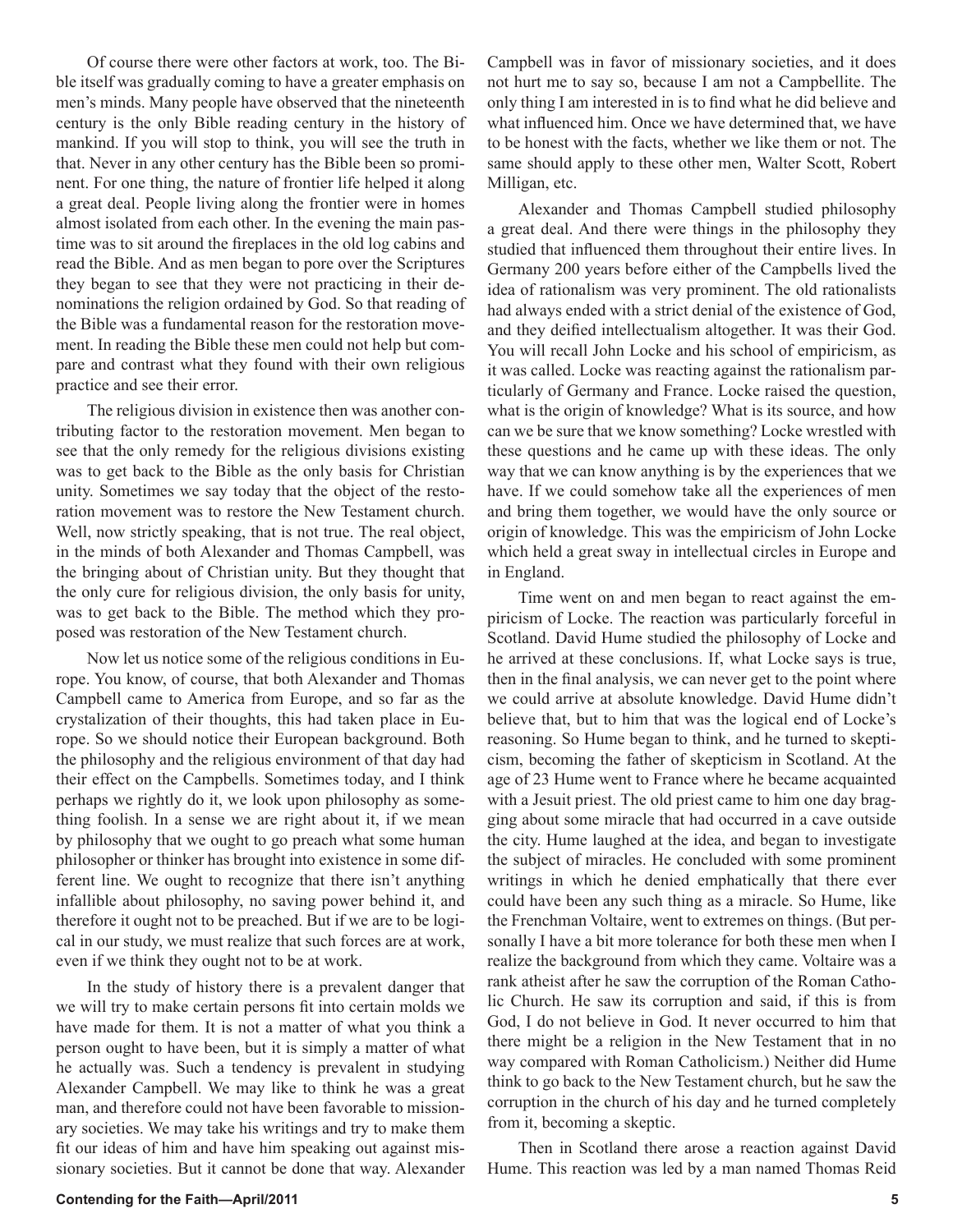who taught at Glasgow University and after Reid there was his disciple, Dugald Stuart. Reid became the founder of what was known as the Common Sense School of Philosophy, sometimes called Universal Reasoning. Reid had tried as hard as he possibly could to make his philosophy fit into the pattern of the teachings of Jesus Christ. As a matter of fact Dugald Stuart and Thomas Reid were about the only philosophers of their day who maintained even a semblance of belief in the Bible and the inspiration of the Scriptures.

That was the kind of thinking in Glasgow University where Alexander Campbell went to school. When Alexander Campbell was there all the students were drilled in Reid's common sense philosophy. It was a philosophy that, instead of taking their minds away from God and into infidelity, had a tendency to draw them closer to God and to a profound conviction and belief in him and his son, Jesus Christ, and the inspiration of the Bible.

I have been interested to know something about the men who taught Alexander Campbell. One of his professors there at Glasgow University was Dr. George Jordan, who taught Logic. They say that, as a teacher Jordan never could teach the students much logic, but he did have one prominent ability: he was able to teach the students to speak or write in such a manner that they could make their thoughts perfectly clear. No doubt more than one of his students owed his success in writing and speaking to George Jordan.

Turning from that side of the picture, I believe we will find of interest the religious environment in which Alexander Campbell lived. It would take a long time to get a complete picture of the religious conditions in Scotland in those days. It was a very complicated thing and hard to understand completely. Some of the names and the titles and the controversies mean nothing to us today, but they were very vital in that day.

In 1707 there came a unity between the Scottish and British parliaments. Now in Scotland religion had altogether a different aspect than in Britain. The church in Scotland held the tenet that it was the right of the people to select their preachers. Dissension arose in 1712 when the Union Parliament took away the right of the people to select their preachers and restored patronage. As time went on religious conditions in Scotland grew worse. But even long before this, there had been controversy in the Scottish church about the form of church government. Some people were in sympathy with the episcopacy form of government, or the rule of the bishop over the church, and others believed that the church should be ruled by elders in the local church. And there began to emerge two different religious groups, one of them calling itself the Moderates and the other called itself the Evangelicals. The former fell in with the spirit of the times and the latter stayed loyal to the old orthodoxy. What did they believe? The Moderates insisted the secular and cultural aspects of life should be emphasized. The Evangelicals maintained the majority. Theirs was the orthodox faith.

They continued to preach Calvinism and predestination. The Evangelical group began to grow and the Moderates diminished. But a controversy arose within the Evangelicals in about 1731. The General Assembly passed an act declaring that when a vacancy was to be filled by a Presbytery, the election should lie with the "heritors, being Protestants and the, elders." The Evangelicals considered this a virtual surrender of their rights, and so, led by Ebenezer Erskine and three others, they strongly objected. Erskine was promptly expelled from the ministry of the church. The next year he and others formed an Associate Presbytery and thus the Secession Church, or the Seceder Presbyterian Church, was born. As far as belief, they still held to the old Calvinistic doctrines. After a few years the Seceders began to divide among themselves. Now Thomas Campbell was a member of the Presbyterian Church. He was an Old Light in the Seceder Church. So he was a man that knew religious division well.

In the heart of Thomas Campbell there was a desire to try to bring about unity. He grew up where all he heard was people dividing and quarreling and fighting among themselves. So more and more he came to the conviction that unity could be achieved only by getting back to the Bible.

Alexander Campbell said that when he was a boy many times he came in and found his father reading the Bible. In those days it was common for a preacher to delve in to all kinds of theological works, and he marveled at seeing his father study just the Bible. So he became more and more convinced that if men would follow the Scriptures there just would not be any such thing as the division that prevailed.

Well, there were other groups that influenced Campbell in a religious way. You may have heard of the Glasites. It was an independent movement started by John Glas in about 1710. Glas believed in what he called extraordinary and ordinary officers in the early church, the extraordinary officers being the apostles and prophets, and the ordinary being the elders and deacons and evangelists. The extraordinary, he thought, went out of existence with the close of the apostolic era; the ordinary had stayed in existence.

 Then there was Robert Sandeman who believed a number of things similar to Alexander Campbell's belief. He believed in the weekly observance of the Lord's Supper, and that faith was the acceptance of testimony (something revolutionary for that day). Campbell was sometimes accused of being a Sandemanian. He joked about it, but he said he had gleaned truth wherever he could find it and from any man, no matter whom the individual might be.

#### **Barton Stone and The Campbells**

Anyone who has ever done any study of history, whether of a political or religious nature, has come to understand there is a certain kind of history that cannot be fully understood without studying the biographies of the men who made it. That is particularly true of the restoration movement. There is a sense in which you cannot get all of the truth out of the restoration movement, nor can you appreciate all of that move-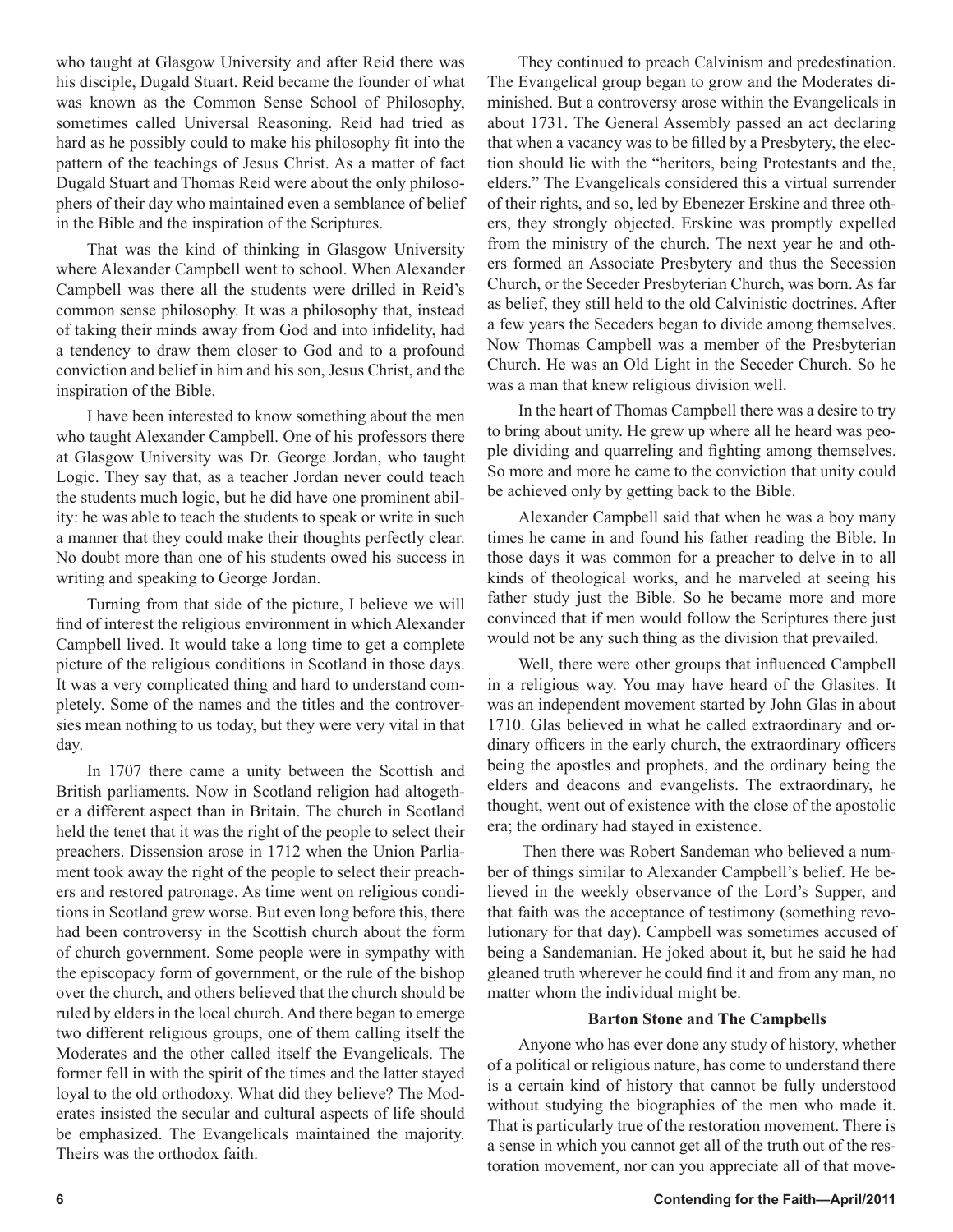# **Profiles In Apostasy #2**

2011 Spring CFTF Lectureship Book Held at Spring Church of Christ February 27—March 2, 2011

# **BOOKS EXPOSED**

**The Holy Spirit Makes No Earthly Sense Theology Simplified The Battle Over Hermeneutics Seeing the Unseen A Gathered People A Church that Flies ... The Forgotten Treasure The Church in Transition The Power Within The Cultural Church Renewal For Mission Trusting Women The Second Incarnation One Church: A Bicentennial Celebration... Is Christ Divided? The Holy Spirit: A Study of Sectarianism Together Again–Navigating the Winds of Change The Churches of Christ American Origins of Churches of Christ Discovering Our Roots Illusions of Innocence**

# **ORDER FROM:**

*Contending For The Faith* **(281) 350–5516**

**dpbcftf@gmail.com**

Our 2010 lectureship and book was well received and we thank all of those who purchased it. 2011's lectureship book compliments last year book and we trust you will obtain it to complete the two volume set of *Profiles in Apostasy*.

Literature, books in particular, is one of the tools of Satan and in the last several years false teachers in the church have produced many of them. Aided by the internet, error abounds and permeates the church.

In continuing with our efforts to expose and refute error no matter who teaches it and wherever it may be found, we have produced this second volume exposing those who seek to change the Lord's church into a human church.

As in our 2010 book, the 2011 book contains information that will help the faithful child of God remain faithful and successfully combat those who are exchanging the Truth for a lie. The change agents in the church must be stopped. The 2011 book along with our 2010 book will help one to stop their mouths.

**—David P. Brown, Editor**

This **553 page hardback** book is available for:

# **\$20.00 plus \$3.00 S/H**

**Texas residents add 7.24% tax**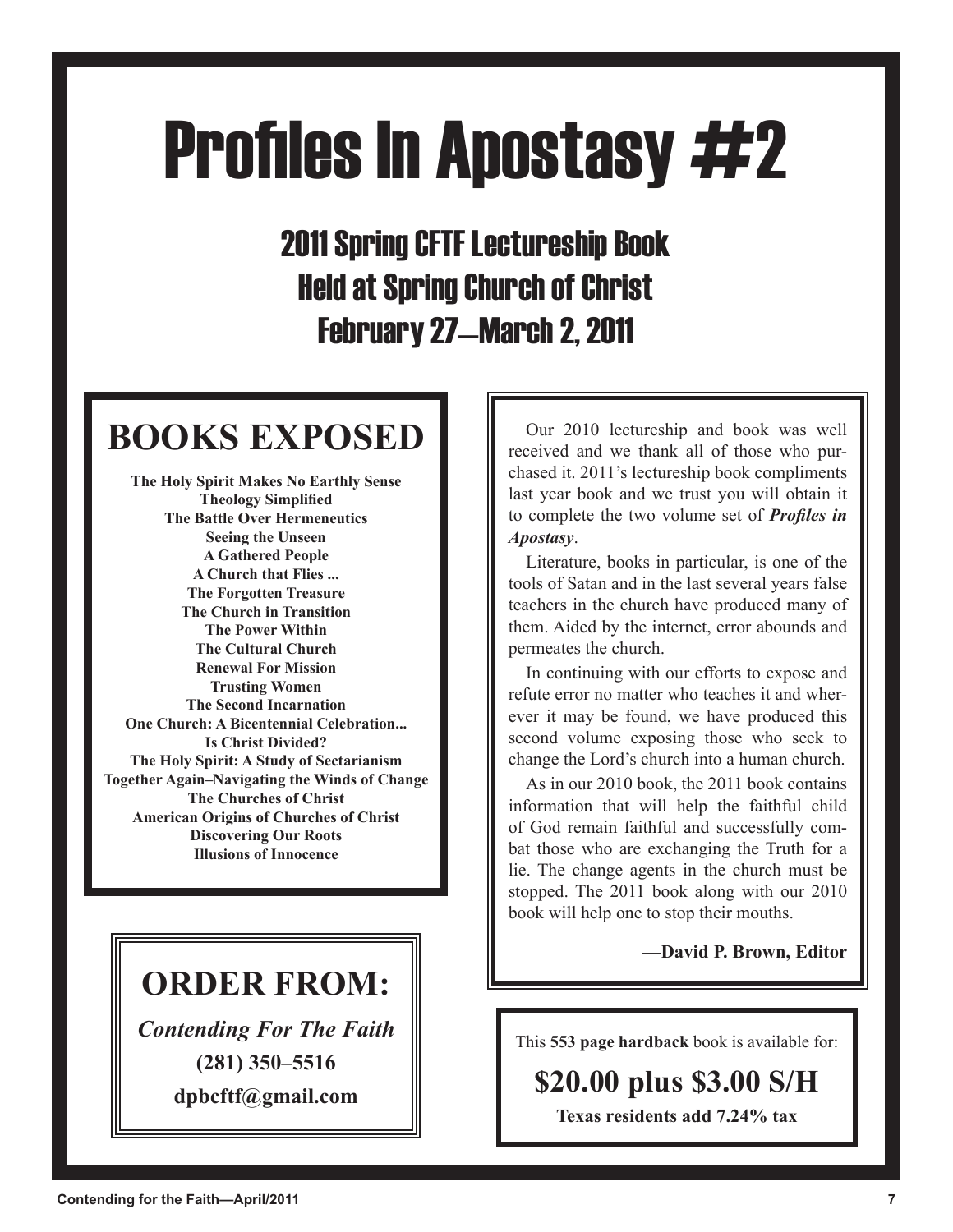ment, without some understanding of the men who make it.

We will study now Barton W. Stone's contribution to the restoration movement. In Barton Stone we find an outstanding person, while in intellect he was far from being the equal of Alexander Campbell, and though in his general approach to the whole problem of his day he was different from Campbell, nevertheless the two men arrive at very nearly the same conclusions. It has been said that Campbell opposed denominationalism because he considered it a sin and an affront to God, whereas Stone opposed denominationalism because to him it was a social inconvenience. Well, they both came to the same conclusions, they both opposed denominationalism, but for different reasons.

As we study Stone I believe it would be wise for us to perface our thinking with an understanding of some of the threads of Calvinism that had come on down from the reformation movement and infiltrated into the thinking of Protestantism in colonial America. We have said on a previous occasion that Luther's influence in Germany in effect established a state church. Martin Luther held the idea that the religion, the people, and the territory belonged not to the Pope, as the papacy had claimed for so long, but to the emperor. A tenet of Lutheranism was that every person ought to submit himself unto the king no matter whether the king was right or wrong. This philosophy infiltrated the thinking of the German people and it is still there. You cannot understand the German mind at all unless you know that.

Then there was John Calvin who followed after Luther and was the leading thinker after Luther's death. Calvin was born in Picardy, attended the University of Paris, and became known by the nickname "the accusative." When he left the University of Paris he went down to Geneva, Switzerland and took up the work started there by Zwingli, building the system of Calvinism. People came from all over Europe to hear his teachings.

On the "divine right" theory Calvin differed from Luther. Calvin believed that every person is responsible to God and that each individual belongs to God. He believed that God's all-seeing eyes are over the activity of every person, and further, that each person's thoughts and activities are foreknown by God from the beginning of time.

Have you ever observed that in countries where Lutheranism is predominant dictatorships arise the easiest, whereas, in those countries that are dominated by Calvinism, dictatorships are unknown. The people who believe in Calvinism will not tolerate dictatorships. They are keenly conscious of their responsibility to God and do not allow such things to arise in their country.

It was through the influence of Calvin that Protestantism grew in Europe. It spread all over Scotland and to a large extent in England. Calvin's teachings permeated Protestantism, and when the people of Europe began to colonize America, naturally, they brought with them their Calvinistic ideas. They believed that their lives were absolutely under the control of God at all times, so much so that they could do nothing of themselves to please God. They held that it was up to God to in some way point them out or identify them as the elect. That attitude in Protestantism prevailed for over a century. They believed also that they had no way of extending themselves; they had no evangelistic fervor. Calvin had said, "there is no need to study the Bible, go to church, or pray to God. If you are one of God's elect, he will let you know, and if you are not one of his elect, you can do nothing about it. All you can do is just thank the Lord that you are condemned to an eternal Hell, if that is His Will." That was Calvinism. Consequently, people were not evangelistic.

In the meantime there were some who came forth with the idea that this teaching of Calvinism was at least in part wrong. They thought they should try to do something to extend themselves, to make converts. And there arose a party of people in Protestantism who held the idea that people should try to persuade God to consider them as his elect; that instead of not going to church and being irreverent, people should begin to ask God to make them his elect. In England it was John Wesley who took up that idea. Wesley saw the coldness and formality of the Church of England and decided that a kind of evangelistic fervor should be inculcated into their religion. This was the doctrine which helped to form the Methodist Church.

The same thing was taking place in the Presbyterian Church about the time that Barton Stone grew up. The Presbyterian Church was divided into the New Lights and Old Lights, the latter group being the orthodox Presbyterian people. The New Lights were those who had accepted, in part, Wesley's theory that man should try to come to God. This idea permeated the Baptist Church also.

Stone was born in 1772 in Port Tobacco, Maryland, a little town on a navigable creek where boats traveled hauling tobacco. Stone's childhood was typical of any boy of his time. The Revolutionary War had been fought in his childhood days and he had been close to the fighting, though not actually involved. His family moved south to the state of Virginia when he was just a boy. It was in Virginia that his thoughts and ideas began to take form and he decided to become a statesman, or a lawyer. It was natural for a boy in Virginia to plan that way. After all, the state had given to the colonies some of its leading people. Patrick Henry, for example, was then living, and it had been his fiery eloquence that hastened the war with, "Give me liberty or death." It was natural for Stone to want to become a statesman.

His father died and his mother plead with him to "get religion." She wanted him to become a Methodist like herself. Stone had a very poor opinion of religion in general and

**2010 CFTF BOUND VOLUMES AVAILABLE WRITE, PHONE OR E-MAIL US TODAY FOR YOUR COPY. ORDER AN EXTRA COPY FOR A FRIEND**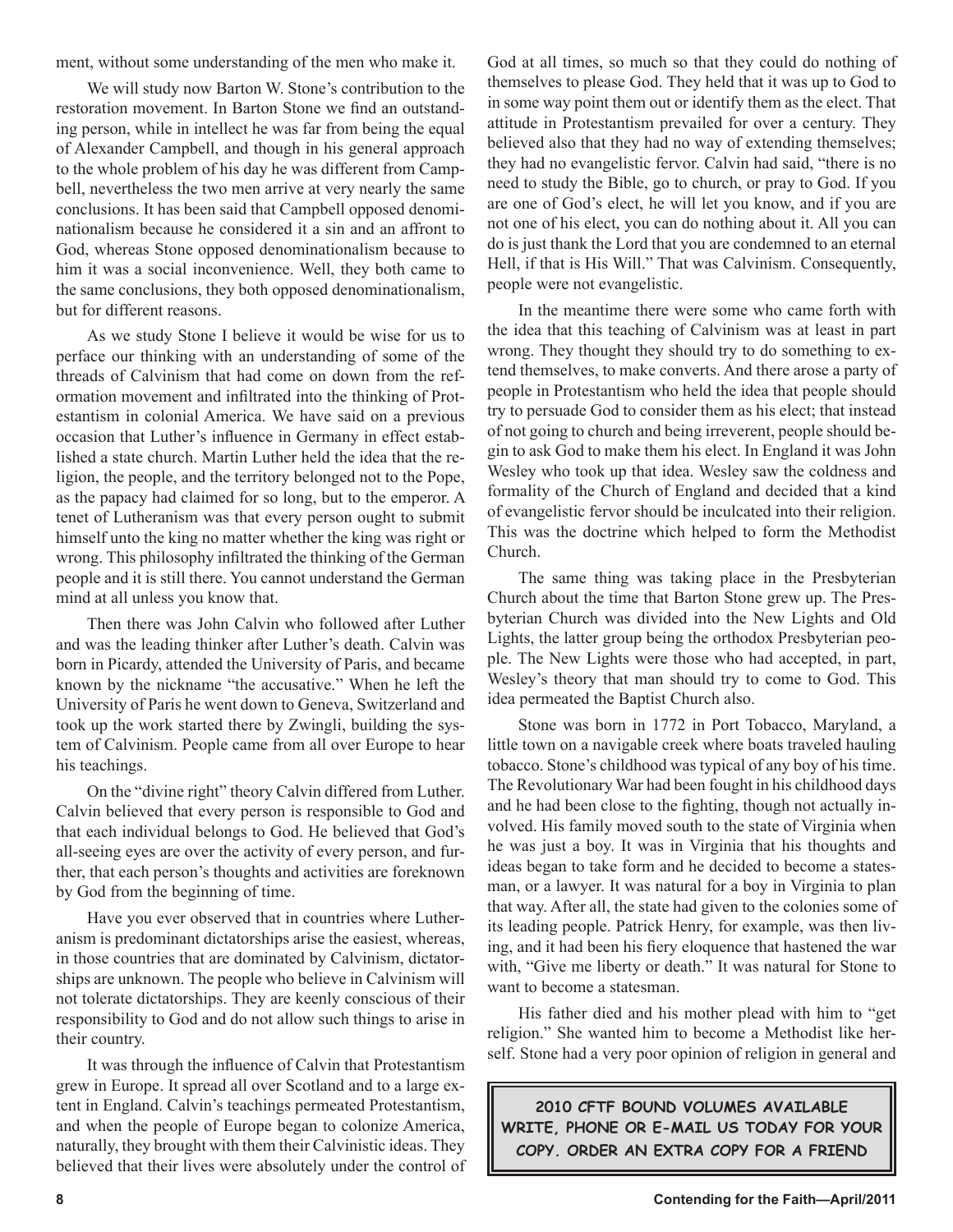preachers in particular. He looked upon them as a corrupt lot of men, and so did not give any consideration to religion at all, and finally, to get away from his mother's interest in his religious welfare, he decided to go down into North Carolina to a school. A man named David Caldwell had come from Princeton University into the hills and had opened up a little log cabin school house. He lived up in the top of the thing and down below carried on classes. Caldwell was thoroughly Presbyterian.

Stone entered Caldwell's school and made some very close friends. But some of the boys got a little worried about his religion and they urged him to become religious and join the Presbyterian Church. He found out that he was as bad off at school as at home on that score. He got tired of it and decided to leave it all behind. He got ready to go one evening, but it began to storm, so he decided to wait until the next day. But the next day his roommate persuaded him to go hear James McGready preach. Stone gave in just to silence the boy, more than anything else. But he heard McGready and before he left the meeting he "got religion." He had some sort of feeling that made him think he was one of the "elect" of God, and so he went back to school thoroughly determined to spend his life as a loyal Presbyterian.

Stone began to study the Bible and read the *Confession of Faith*. This he studied very thoroughly. He was to appear before the Conference and be given license to preach. As a part of the examination he was to preach a sermon. He had had no experience preaching so he went to Isaac Watt's old book of sermons called, "Glories of Christ," and began to study it. He practically memorized it, and when he went before the Conference he preached one of Watt's sermons. (I wonder sometimes just how much enthusiasism a young fellow could put into a sermon, preaching it like that.)

The Conference asked him: "Do you thoroughly subscribe to the Westminister Confession of Faith? Stone replied: "I do insofar as it agrees with the Bible." (He thought that was a pretty good way to get out of it because, actually, he did not know what the Westminister Confession of Faith said, and what he did know, he did not understand.) He passed the examination and received his license to preach for the Presbyterian Church.

Stone left David Caldwell's school, went over into Georgia and began to teach there. He did not stay long, but went back to Virginia. For some time he roamed about, not knowing what he wanted to do, preach, or teach school, or if he wanted to settle down at all. He finally ended up over on the Virginia border in the little community of Fort Chisiwell. He preached for the Presbyterian Church there for about a month. This particular fort was a sort of gateway between the east and the badlands of the west, and every day, going through the fort, were long wagon trains of people headed west. The fever got him, and he decided to go along. He reached the city of Nashville, Tenn., stayed a while there, then went to Concord, Kentucky, where a little school had been started.

Concord is about 10 miles northeast of Cane Ridge, over north of Lexington. He taught school in Concord, preached on Sunday and held meetings in the school houses and brush arbors round about. He was there about a year.

In his religious life Stone was beginning to get an evangelistic fervor in his heart and soul. He felt that this idea of doing nothing in the way of converting people was all wrong. This was about the year 1800 and James McGready, the fellow who had preached when Stone got religion, was in Logan County, KY., holding a revival meeting. Hundreds of people attended. Stone decided to go over there and hear McGready. He did. As was customary, McGready's sermons were intensely emotional. He would take an emotional theme and stir the audience to hysteria. Men and women would scream and pull their hair and cry out. Stone saw this and thought, "these folks have something here." So he went back to Cane Ridge and decided he would introduce the McGready type of evangelism there. You possibly know the story of the Cane Ridge revival. Thirty thousand people assembled for about six days, about the first of August in the year 1801. They came on horsebacks, in buggies, and by wagon loads, camping in a large grove near Cane Ridge. There were preachers from everywhere—Presbyterians, Baptists, Methodists—all of them preaching at the same time. A Methodist preacher would occupy a stump here, with people gathered around him, and a distance away another preacher would be on a stump blazing away. Well, naturally, in all this, the folks began to get religion.

When we look back on those camp meetings today, the things that took place may seem humorous and ridiculous. But they were very serious to those people. Conversion was quite literally a convulsion. Converts went through a series of bodily agitations. There were about five general types of these physical contortions: (1) the falling exercises, the most common. The subject would cry out in a piercing scream, fall flat on the ground and lie for several minutes as though dead; (2) the jerks, in which various parts of the body would jerk violently; (3) the dancing exercise, which began as jerks, then passed into dancing; (4) the barking exercises, when the person's body jerked violently, causing a big grunt; (5) the laughter and singing exercise, which was just what the terms signify.

#### **These things went on at Cane Ridge.**

After the camp meeting was over Stone sat down and began doing some serious thinking. He did not feel quite right about things. He thought there was something wrong somewhere. In the first place, he reasoned, we are telling the people to come here and get religion and come to God, and on the other hand, our Calvinism says that they cannot get religion. He read in the Bible that in New Testament times the preachers demanded that men and women believe upon Christ, and that they go further and act in accordance with their faith. He knew that he and his associates had not been doing that. So he began working to change it. In his preach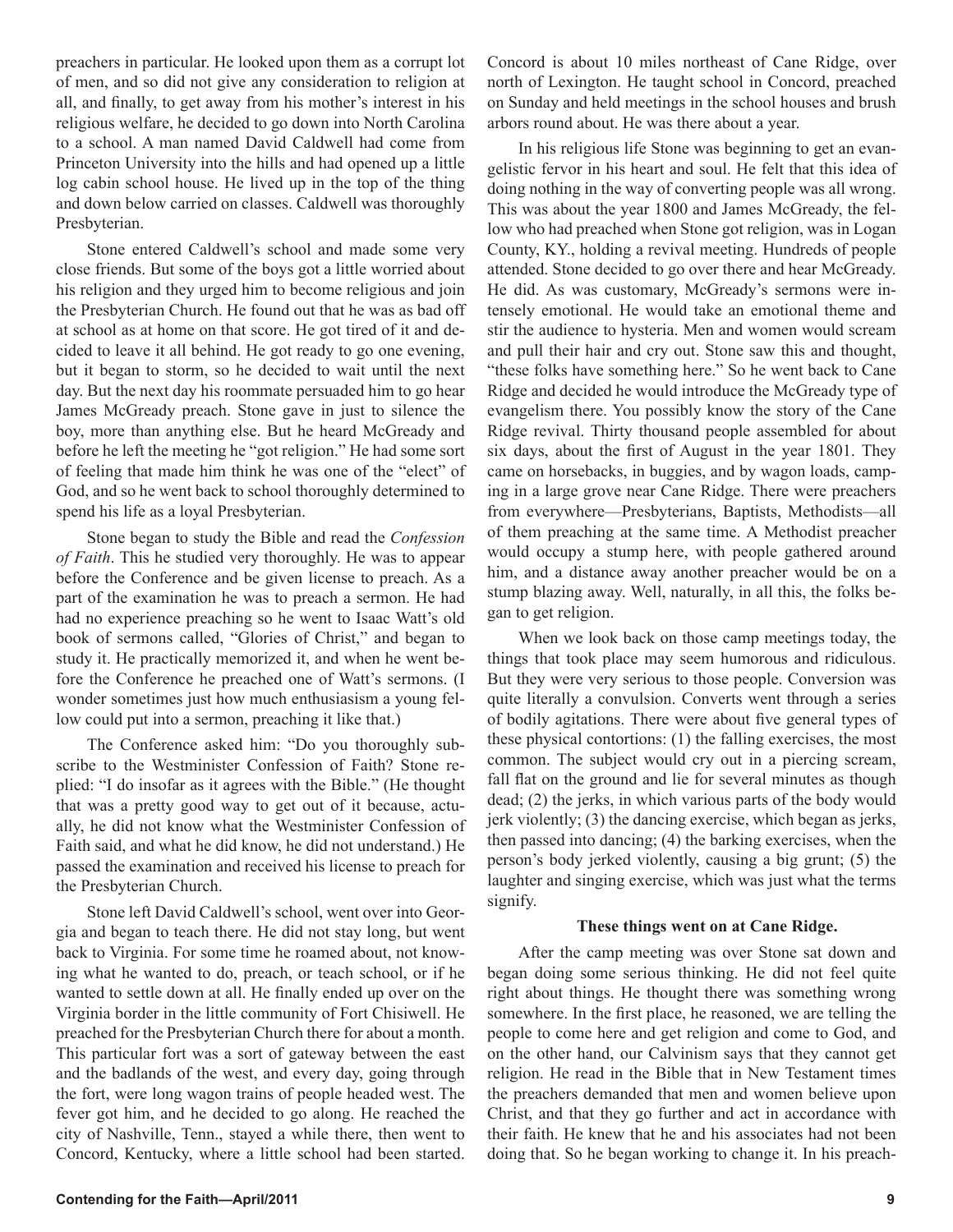ing he began to pled with people to believe in Christ and then act in obedience to the commands of Christ. Well, when he did that the presbytery began to prick up their ears, and they noticed that Stone and others were beginning to do the same thing. They said, "You men are Armenians, and we are not going to tolerate that in the Presbyterian Church. You will have to change your views."

About the same time Richard McNemar was called on the carpet by the Synod of Kentucky. They brought McNemar forth and asked, "What are you teaching?" He told them what he and Stone and the others were preaching, that they were telling people to believe on Christ and act in obedience to that faith. They accused him of Armenianism and demanded that he renounce it. He said, "I cannot renounce it, because I believe it is so." He was promptly excommunicated by the Synod of Kentucky.

News of McNemar's excommunication came to Stone, Robert Marshall, and John Thompson, and they began to talk among themselves. They knew that what had happened to McNemar would happen to them, so they decided to beat the Synod to the job. They withdrew from the Synod of Kentucky. They joined with McNemar and decided the next move was to form a presbytery of their own. This they did, calling it the Springfield presbytery. This presbytery took in the same territory as the Presbytery of Washington, which extended from Lexington around to Cincinnati and over into Kentucky. Because of this overlapping some of the people began to complain against them, and they issued what is known as the Apology for the Springfield Presbytery, by which they defended their action. But this set them to thinking and they realized what they had done. They had renounced the Washington Presbytery and the Synod of Kentucky on the ground that there was no Bible authority for them, and they had started another of the same. So they decided to dissolve the Springfield Presbytery. They wrote that classic document *The Last Will and Testament of the Springfield Presbytery*, by which they dissolved the organization to become a part of the church of Christ as a whole.

The next few days were hard ones for Barton Stone. He had made a great number of enemies, and his own ranks began to dwindle. The men who had stood behind him, Dunlavey, Marshall, McNemar, now abandoned him and began to follow the Shaker religion. Stone was alone. Opposition came from every direction—men saying that he was trying to form a party of his own, and Stone insisted that he wanted only to restore the church of the New Testament. In Millersburg, KY, in 1821, Stone held a meeting and preached a powerful sermon. When he had finished he stood up in confusion before the people and cried, "There is something wrong with us. I read in the New Testament that when the apostles preached the Gospel they told them that believed to repent and be baptized. We are not doing that." The audience froze at his outcry, and some said that he was "beside himself."

Stone met Alexander Campbell for the first time in 1824.

He recognized Campbell as the outstanding leader of this restoration movement. In 1831 there came about in Kentucky a union of the forces of Stone and Campbell. Stone had gone along without even knowing of Campbell's work, and Campbell did not know about Stone. There were churches all through Ohio and Kentucky and in part of southern Indiana that followed the teachings of Stone. Soon these people began to ally themselves with the congregations that had come up through the influence of Campbell. In principle the groups were together. So they decided to unite. In 1831, over in Lexington a big meeting was held with "Racoon" John Smith as leader. Smith had cleaned out an old factory building on North Broadway in Lexington and invited the preachers and members together. He told them, "Brethren, let us all understand that we ought not be Stone-ites, or Campbell-ites, or New Lights or Old Lights, but we ought to take the Bible and follow it." In consequence of that, the two forces merged. John Rogers, as he wrote the biography of Stone said, there was no surrendering of anything in this union. The groups were on common ground, and they decided to move forward together.

Stone died in 1844. He began in 1826 publishing a paper, the *Christian Messenger*, which he published until or near the time of his death. He spent his last years at the home of his son-in-law in Hannibal, MO. Shortly before his death he was visited by Jacob Creath, who asked him, "Do you have any regrets for anything you have taught or done religiously?" Stone replied, "We've made mistakes, of course, but I do believe we are on the right road back to the apostolic church and to pleasing the Lord." That was their final conversation.

#### **Thomas and Alexander Campbell**

As we approach the study of an individual like Alexander Campbell, we should realize that he is no authority for us in any sense of the term, nor did he want to be. Rather he was interested in directing us back to the pages of the Bible and getting us to focus our attention upon the scriptures alone.

An incident from the life of "Racoon" John Smith seems to illustrate this point, that we should not consider Campbell an authority, very well. Smith lived in an old log cabin out in the wilderness. If you have read his biography, perhaps you remember this story. Smith was reading from Campbell's *Living Oracles* the translation that had been given to a certain passage of Scripture. He turned to his wife and said, "You know, Brother Campbell made a mistake in interpreting the Greek word here. It doesn't mean what he says at all." Making fun of him, she said, "John what on earth do you know about Greek? You wouldn't know a Greek letter from a chicken track." He replied, "I may not know one Greek letter from another, but nevertheless, I have a little bit of common sense, and I know from the context that this passage could not mean what Alexander Campbell says it does." He went on to say: "You know, we need to be careful when reading from great men like Campbell, lest we take them as the authority, instead of the Bible." There is good advice in that for all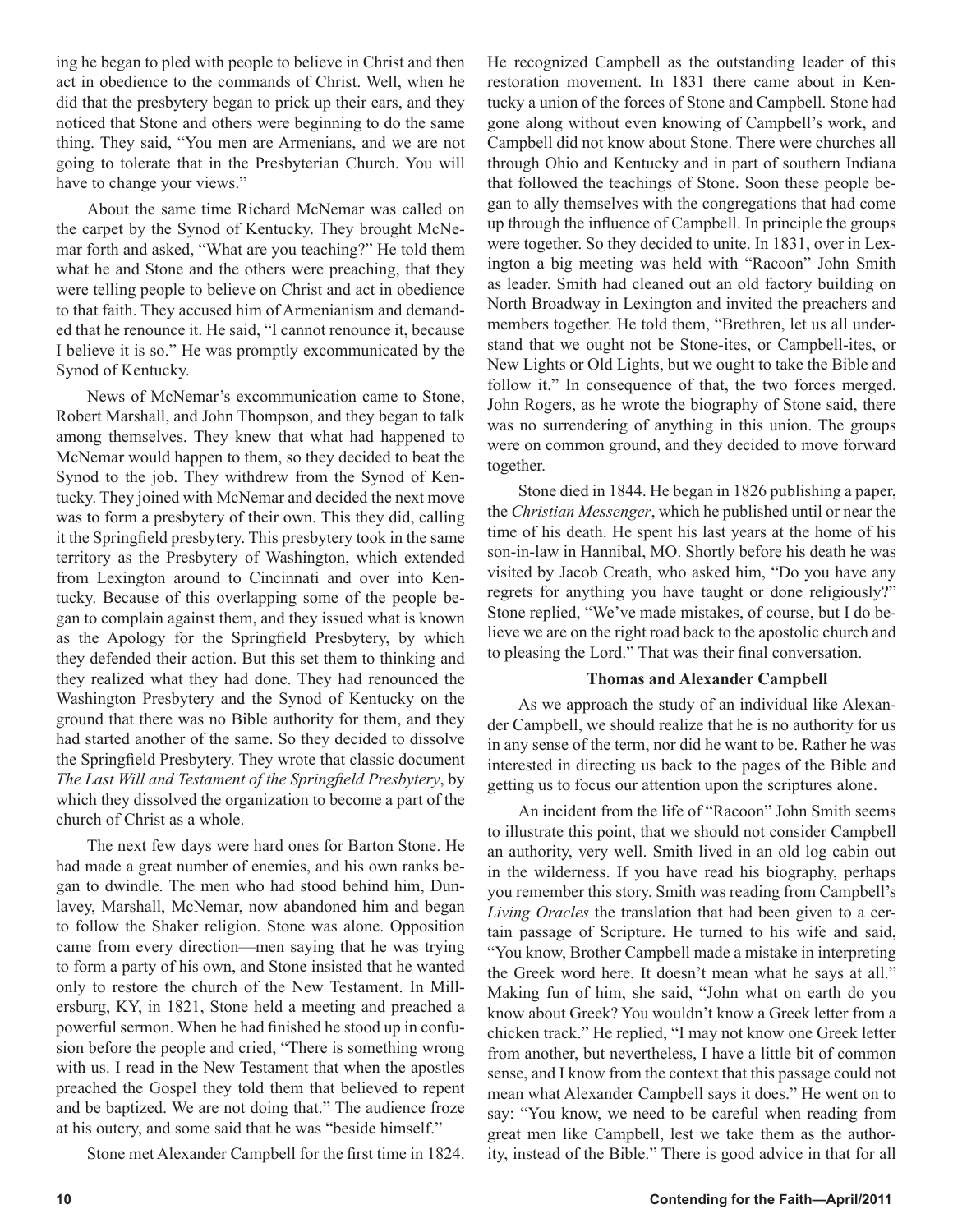Christians, and I commend it to you as we begin a study of the Campbells.

Thomas Campbell was a preacher in the Seceder Presbyterian Church, of the Old Light and Anti-Burgher group. In 1807 he left Ireland, for his health's sake and came to America, landing at Philadelphia. He at once presented himself to the Synod that was then in conference, and because of certain prejudices of American Presbyterians against Irish preachers, he was sent far out into Western Pennsylvania. He obediently went. He presented himself to the Chartiers Presbytery and began to receive weekly appointments from them. One Sunday he was sent to Pittsburgh, another to Buffalo, and he was kept pretty busy preaching.

Time passed and one day in a meeting of the local presbytery a matter concerning a fellow named Anderson was brought up for discussion. Anderson had not kept an appointment, and he was called for questioning. (The Chartiers Presbytery disciplined any preacher who failed to conform. For example, if a preacher did not keep an appointment, unless he had a good excuse, he was punished by being sent out into the woods to stand on a stump and preach a sermon.) Anderson was asked why he did not keep the appointment, and he replied, "Because of this fellow, Thomas Campbell, you were sending with me. He is not sound, according to the Presbyterian Confession of Faith." They began to look into the matter and found that Campbell had been preaching to the people that they should come to the Bible as the only and sufficient rule of faith and practice. In private conversation Campbell had pointed out that the only means of unity in religion was a return to the Bible and the renouncing of human creeds. Anderson objected to this. He said, "I'm orthodox and I can't go along with such a man."

The Presbytery looked over the audience and asked if anyone else had heard anything like this about ThomasCampbell. A fellow in the audience stood up and made another report. He said he had been with Campbell once when he had insisted that the Lord's supper be taken on that particular day, and further, that Campbell had been trying to get churches to practice it every Lord's Day. The Presbytery decided to investigate Campbell. He was brought in and confessed: "I am guilty as charged. I do believe we must follow the Bible, and furthermore, I believe that faith is nothing more than the acceptance of testimony, which testimony is found in the Word of the Lord." "But that is not according to our creed," they objected. "But it is according to the Bible," Campbell said. Some argument followed that and they decided to penalize Campbell by taking away his next appointments.

But Campbell was not stopped after he had served his penalty; he continued teaching the same thing, and again he was called before the presbytery. This time they decided on a more severe penalty. They expelled him from the presbytery. Campbell appealed to the higher synod in Philadelphia. Their decision was that Campbell was in the wrong, but they agreed to be lenient with him and withdraw the disfellowship penalty if he would go back and not cause any more trouble. Campbell went back but he continued preaching as he had before. He was called again before the presbytery, and by this time he had decided that he could no longer work under them, so he resigned and started out as a preacher on his own.

He began preaching in the groves, in the schoolhouses and under brush arbors and shade trees, anywhere that folks would come listen to him. His friends began to rally around him and he acquired quite a following. A meeting was held at the home of Abraham Altars at which Campbell got up and made a speech which he concluded with that now famous motto: "Where the Bible speaks we speak; where the Bible is silent, we are silent." For a moment after he uttered that statement everybody was silent, then one man, William Munro, a book seller, spoke up, "But Mr. Campbell," he said, "if we adopt that as a basis, then there is an end of infant baptism." And another man in the audience arose and said, "I hope I may never see the day when my heart will renounce that blessed saying of the Scripture, 'suffer little children to come unto me, and forbid them not, for of such is the kingdom of heaven.'" The meeting closed with a little bit of anxiety, but still the majority of them thought that they were definitely on the right road.

Another meeting was held. In August of 1809 they formed what they called the Christian Association of Washington. Now this association, they strictly emphasized, was not a church, but "a society for the promotion of Christian unity." Shortly after this Campbell wrote the *Declaration and Address*, containing the purpose and plan of the association. One point in this document was that the church of Christ on earth is essentially, intentionally, and constitutionally one. Another was that the Scriptures and the Scriptures only should be the sufficient rule of faith and practice; another, that men should have liberty in matters of opinion, and that no one should follow anything for which there is not an expressed declaration in the Bible.

With that the movement began to grow. They decided to establish a congregation. A Mr. Sinclair, who owned a farm over near Buffalo creek, offered lumber and the land to build a meeting house. The house was built and the congregation meeting there was known as the Brush Run Church. After the church had been meeting there for a while it was noticed that certain ones were not participating in the communion service. Campbell wondered why and asked about it. He found that they were worried about the sprinkling they had received as

HELP CFTF GROW! —Sign up at least five new subscribers in 2011 Send subscriptions to: P.O. Box 2357–Spring, Texas 77383–2357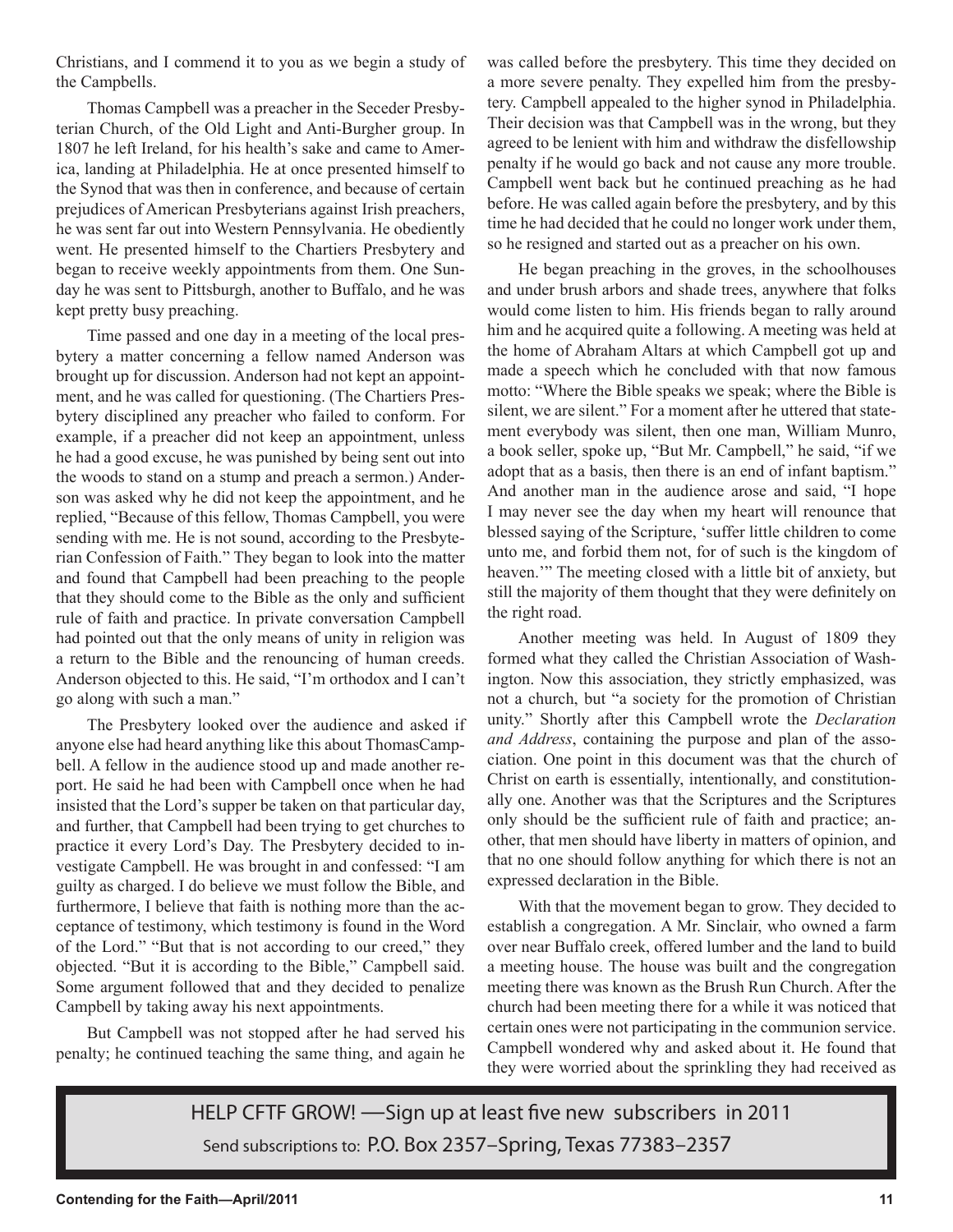baptism. From Bible study they had concluded that sprinkling was not valid baptism, hence they felt they had no right to participate in the Lord's Supper. Campbell decided to do some study of his own on the matter.

In the meantime, his wife and son, Alexander, and other members of the family had arrived from Ireland. Campbell had talked with his son about these things and had let him read the *Declaration and Address*. They had gone over the points together, and Alexander had said to his father: "I want you to know that I believe in this cause that we have espoused here, and I am going to spend my life in preaching these things." Furthermore, he said he was going to do so without accepting pay. To this part his father replied, "Son, I'm afraid if you do it on that basis, you'll go about with many a ragged pair of pants." I do not know that he ever did that. In one way he was more successful than the average preacher—he married a wealthy woman.

But the point in this is that Alexander Campbell believed as his father did. The question of baptism arose again, the immediate cause being the birth of Alexander's first child. He was undecided about whether to have the child sprinkled, so he decided to give the matter a lot of thought and study. He went to Munro, the bookseller, and collected all the books available on the subject of infant baptism. He studied the Bible and he began to read what others had written on the subject, and he came to the conclusion that immersion was baptism. He contacted a preacher by the name of Mathias Luse who agreed to immerse him. Shortly after practically the whole Brush Run church followed suit.

The local Baptists became interested in this turn of events and issued an invitation to have the Brush Run people join them. Campbell was hesitant at first, and then later the Baptists were not so fond of Campbell's preaching that people should follow the Bible instead of creeds.

The Red Stone Association was a Baptist organization popular in that community. A while later, over on Cross Creek, the Red Stone group was having a meeting and the Baptist preacher in charge of the meeting as host had invited preachers from everywhere. From over in Ohio he had called a Baptist preacher by the name of Stone who was to speak at the meeting. Stone had heard a lot of Alexander Campbell, about his ability as a speaker, and so he went to his host and offered to relinquish his time so that Campbell might speak. The host objected, even after much persuasion, so Stone became "sick" just before his time to speak and suggested Campbell as a sub-

### **FIRST 35 YEARS OF** *CFTF ON DVD* **\$50.00 ORDER FROM** *CFTF* **P. O. BOX 2357 SPRING, TX 77383-2357**

stitute. Some of the others agreed with him, and so the host was overruled.

 So Alexander Campbell began to speak. He started off in an impromptu manner on his famous sermon on the law, discussed the fact that the old law had been abolished and that the new law of Christ is in force. As he was speaking two of the Baptist preachers went outside the building, one of them the host, who was pretty angry. He said that Campbell must be stopped, but his companion argued that to stop Campbell would do more harm than good. An old lady in the audience got sick and caused quite a disturbance, but Campbell continued preaching with people trying to figure out a way to stop him. The sermon that Campbell delivered on that occasion has been preserved. Some 30 years later he wrote it down from memory and it was printed in the *Millenial Harbinger*.

The Brush Run Church finally was admitted into the Red Stone Association, but as time went on Campbell began to see that they were becoming unpopular and likely would be expelled from the organization. Meanwhile over in the Western Reserve there was started the Mahoning Baptist Association. Adamson Bentley anad Sidney Rigdon were the two most influential men in that organization. The Brush Run Church was invited to join this group and they did. There was some reservation though; they made it expressly known that they were following nothing except the New Testament. In 1830 the association disbanded because there was a growing concern among the members that it was an organization without Bible authority.

Campbell continued to study and grow and use his influence to spread the cause of the restoration. Though he did not like religious debates he was persuaded to enter his first one, in 1820, with John Walker, a Presbyterian preacher, on the purpose of baptism. At the close of the debate Campbell issued a challenge to debate anybody who occupied a similar position as Walker. This resulted in a debate with W. L. Mc-Calla in 1823.

About the time of the McCalla Debate Campbell began a paper which he called the *Christian Baptist*. In issues of the Christian Baptist is to be found some of the finest material that ever came from the pen of Alexander Campbell. The name of the paper, Christian Baptist, was not at all Campbell's preference for a name. He wanted some other name, preferably just the name Christian, but Walter Scott, who had become a very close friend of Campbell, persuaded him to use the term "Baptist" because of its possible influence on the Baptist people. The paper continued for about seven years, but was dropped at the end of 1829, and in 1830 Campbell began another publication, the *Millenial Harbinger*. Campbell had his reasons for making this change. He was concerned about the trend in the congregations to band together, and he was fearful the name "Christian Baptist" might cause them to adopt a denominational name.

The articles in these publications give a good insight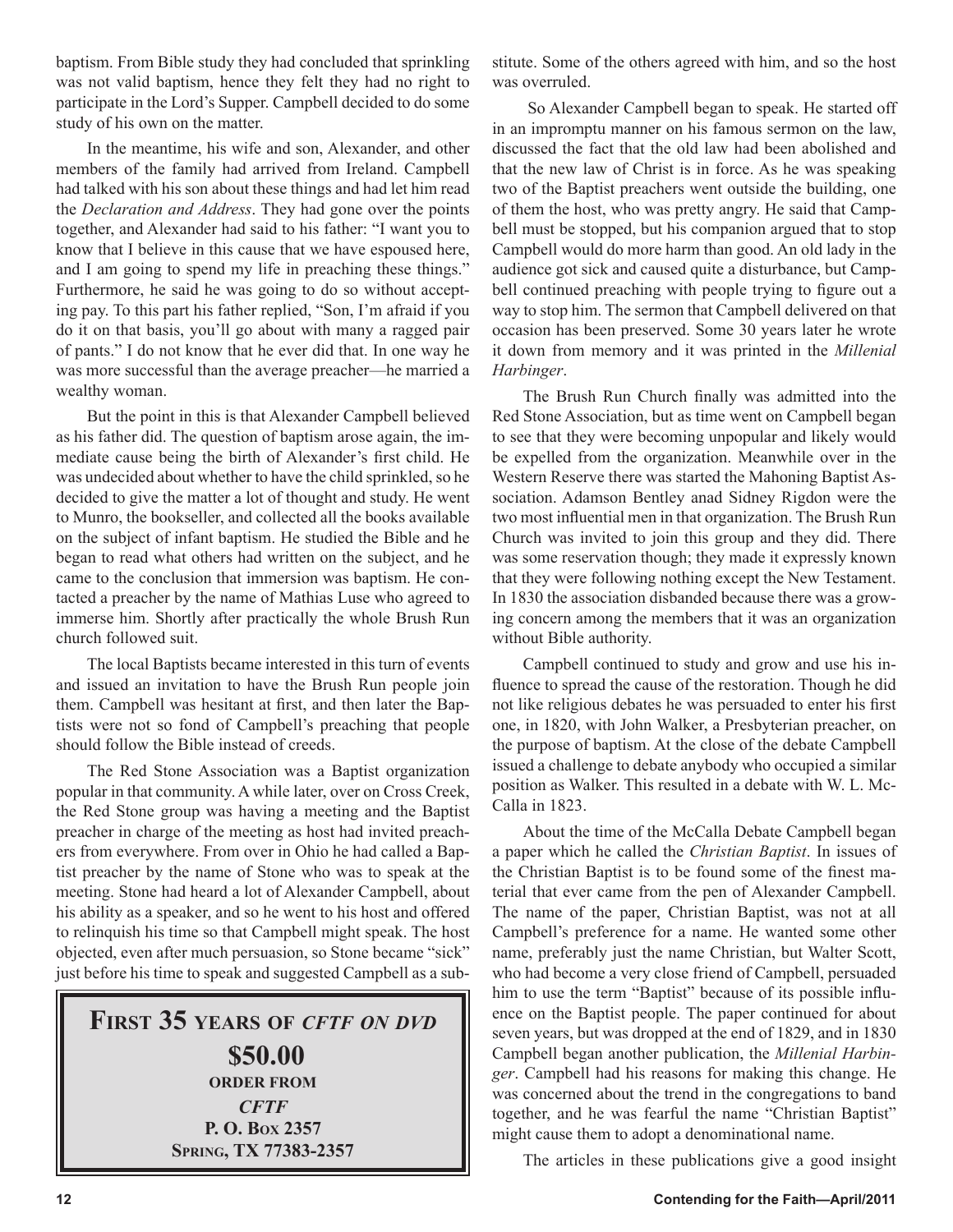into some of the things Alexander Campbell believed. For instance, Campbell held some revolutionary ideas on mission work. He believed that the way to do mission work was for a whole congregation to move to the new place and start a church. Such a thing actually happened. Campbell lived at Wellsburgh, and he persuaded several families of the congregation to move with him over to Zanesville. That was his method of doing mission work.

But back to the *Millenial Harbinger*. Campbell had some very definite reasons for giving the paper this name. His theory went something like this. The ultimate goal of Christianity is the conversion of the entire world to Christ. But before that can be accomplished, there must be unity in the religious world, and the only way to have unity is to destroy denominationalism. (Now there was a difference in Campbell's point of view, and, as was suggested yesterday, Barton Stone's. Stone was against denominationalism, but to him it was more of a social inconvenience. Campbell, on the other hand, considered denominationalism a sin before God.) Campbell believed the day would come when there would be a perfection on earth, with the entire world being converted to Christ. To him this was the millenium, and since the only way to reach this goal was the destruction of denominationalism, and the only way to destroy denominationalism was to preach the Word of God, he published the *Millenial Harbinger* as the "harbinger" of that "millenium." It was the purpose of the paper to help bring about the era when all men and women would be Christians.

#### **The Beginning of Digression**

We will notice now the events of the restoration movement that occurred between the year 1849 and those following the Civil War, with particular emphasis on the beginning of digression. We will notice especially three different occurrences—the missionary society, the introduction of instrumental music in the worship, and the rise of liberalism.

The American Christian Missionary Society was established in October, 1849, in the city of Cincinnati at a meeting of various brethren at the old church building, corner of Walnut and English Streets. Its beginning immediately set off a wave of opposition. Of course it was not something that just occurred over night. It was not a matter of a few individuals getting together and in a moment's time establishing a society. It had been worked on and advocated by certain men a number of years before it came into existence.

Alexander Campbell's influence in the movement is not to be underestimated. I know there is a tendency among us today to think of Campbell as a man who was influenced in his dotage to favor the missionary society, when he was actually against it, but the facts do not substantiate the idea. If you were to take the time, you could go back into the files of the *Millenial Harbinger* and find the very principle of the missionary society is one that Alexander Campbell advocated very thoroughly. As far back as 1831, for example, Campbell began to plead with the brethren to establish an organization through which all of the churches might concentrate their efforts in getting evangelistic work done. Campbell was interested in it. He presented his missionary ideas through the *Harbinger*, but met with a great deal of opposition. Brethren objected on every hand, so Campbell was quiet for a while, thinking that later on the time would come when brethren would be more lenient and accept it. He waited for about 10 years, then decided that the time was right to go into the subject again. He wrote a series of articles in the *Millenial Harbinger* on the subject of church organization. He was not writing of the local congregation, but rather of an agency through which all of the churches might concentrate their evangelistic efforts. Now it ought to be remembered that this particular agency that Campbell had in mind was not just a missionary society. Rather, he planned an agency that would regulate and control all the various activities of the brotherhood—for example, education, publications, and mission work. This organization would be one large agency through which all the churches would work, and it would be dedicated to religious education, the distribution of Bibles, mission work, and other religious activities.

Campbell finally got his way, in part, but the brethren did not go all the way with him, because they concentrated upon a society that would attend to missionary activities solely.

There was an undercurrent of opposition to Campbell in those days. Some people thought he was trying to be a bishop over the whole church. He was called bishop. In the days around Bethany College Campbell was referred to, not as Brother Campbell, but as "the bishop." Well, there was some reason for people thinking Campbell wanted to control everything. Campbell was an enthusiastic booster of Bethany College, but other schools he fought. In 1854 there was a move on to establish what is now Butler University in Indianapolis. (Then it was called Northwestern Christian University.) Campbell opposed the school and argued that all

#### **FREE CD AVAILABLE**

*Contending for the Faith* is making available a CD-ROM free of charge. *Why is this CD important? ANSWER*: It contains an abundance of evidentiary information pertaining to Dave Miller's doctrine and practice concerning the re-evaluation/reaffirmation of elders, MDR, and other relevant and important materials and documents directly or indirectly relating to the Brown Trail Church of Christ, Apologetics Press, Gospel Broadcasting Network, MSOP, and more.

To receive your free CD contact us at *Contending for the Faith*, P. O. Box 2357, Spring, TX 77383-2357, or email us at dpbcftf@gmail.com.

**If you desire to have a part in the distribution of this important CD you may make your financial contributions to the Spring Church of Christ, P. O. Box 39, Spring, TX 77383.**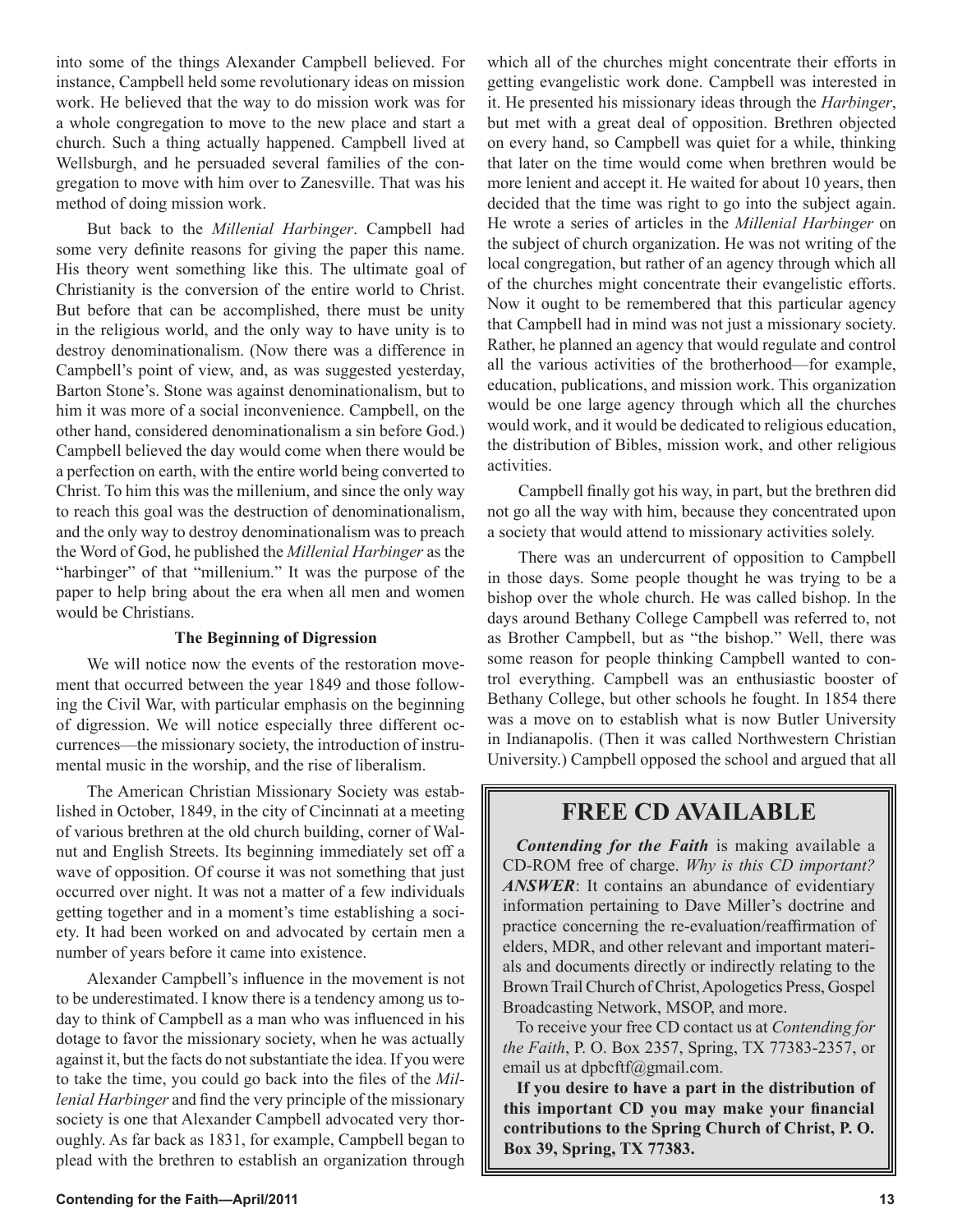support should go to Bethany College. Then in the matter of religious publications Campbell argued that not many were needed—just a monthly, a weekly, and quarterly. Of course the monthly would be his own *Millenial Harbinger*. The brethren resented all this, and so you can see why instead of establishing an agency such as Campbell wanted, they established instead a missionary society.

In the summer of 1849 Campbell wrote of the proposed organization in the *Millenial Harbinger*, "We have heard from far and distant places and interests in the establishment of this organization." (He never referred to it as a missionary society until after it was established.) He said brethren from far and wide wanted to establish the agency, and he asked for a meeting of brethren. Other papers took up the idea, which was favored generally, and a meeting in Cincinnati in October of that year was proposed. But Campbell objected to this because there was an epidemic of cholera in Cincinnati. He was overruled, however. They had the meeting there anyway, but Campbell became "sick" and didn't attend. Many thought he did not go because he did not get his way.

Afterwards, of course, a wave of opposition arose. A church in Pennsylvania wrote the *Millenial Harbinger* opposing the society as unscriptural. Other congregations took the same action, and still others kept quiet, showing their opposition by their refusal to support the society. Jacob Creath, Jr. was the first and foremost leader in the opposition. Creath wrote to Campbell and accused him of changing positions. In the days of the *Christian Baptist* he had written against such an organization. But Campbell said that all he had opposed was the misuse and harm that can come in such an organization. He never seemed to realize that he had made any change in position, whatsoever.

#### **Here are some of Campbell's arguments for the society.**

His reasoning began with the conception of the church in its universal aspect. (And unless you follow along that line you cannot begin to understand how he could favor a missionary society.) Campbell said that the Bible refers to the church in a local sense and also in the universal sense. He said the responsibility of doing mission work was committed to the church, but not to the local church, the universal church. Then, he reasoned, it is the duty of the church in its universal aspect to do mission work, but what is to be the method? God has not stipulated. Therefore, Campbell argued, it is a matter of expedience, and a missionary society is expedient. To him, any method that would do the job was all right.

 Opposition against the missionary society followed along different lines. Some said it was unscriptural, that by implication it was a substitution of human wisdom in the place of divine wisdom; an implication that man can improve upon the wisdom of God; and an institution based on that principle could not bring men closer to God.

There was opposition because of the membership terms, too. The constitution stated that members of the society must pay a stipulated amount of money. Against that Jacob Creath

said, "I read in my Bible that the Lord didn't have any place to lay his head; Peter and John had no silver and gold to give to the lame man. Therefore, the Lord Jesus Christ, Peter and John, his apostles, couldn't be members of the society if they were living. Any society that would keep out the Lord and his apostles will keep me out."

It would be an interesting thing if we had time to trace the history of the society. I am sure you know some of its activities. The first missionary was James T. Barclay who was sent to Jerusalem. The brethren selected Jerusalem as the first place for mission work out of purely sentimental reasons. The Gospel had first come from Jerusalem. Now they would send it back. Barclay lived in Jerusalem for about 10 years but did not accomplish much. The Jerusalem mission was closed.

#### **The society decided to send a preacher to Africa.**

Ephraim Smith, of Bourbon Co., KY, one day saw an old Negro slave addressing a group of Negroes on the Bible. He listened a while and conceived the idea of training the Negro to preach and sending him to Africa. He presented this to the society, the Negro's freedom was purchased and he was sent to Liberia, in Africa, as a missionary. The Liberian mission was short-lived, too. The Negro, Alexander Cross, died of a sunstroke not long after his arrival there.

So the society had a number of setbacks. The Civil War came and a group of brethren, predominantly Northern men, passed some resolutions favoring the Northern Army. After that was done brethren in the South began to complain, and for a while the society was intensely unpopular. Passing from the missionary society, let us notice the second controversy instrumental music. Sometimes the question is raised, just when was the first instrument of music used in the worship of the church? That is pretty hard to determine. Back as early as 1844 the paper, *Christian Teacher*, carried an article stating that some of the churches were using instrumental music. About five years later John Rogers, one of Kentucky's pioneers, wrote Alexander Campbell that such a thing was happening. Campbell wrote an article saying that to any spiritualminded man, use of an instrument of music in the worship of God was like a cow bell in a concert.

It is still impossible to say just who began to use instrumental music first, but it is true that the instrument was used once in a while back then. In the year 1859 several articles appeared in the *Christian Review*, edited by Ben Franklin, in which he deplored the congregations in some places using instrumental music. L. L. Pinkerton, of Midway, KY, saw the articles and wrote to Franklin complaining. Pinkerton said: "As far as I know we are the only congregation anywhere using instrumental music, so your articles must mean you are attacking us." That was in 1859, and the place Midway, KY, so that is the first accurate record we have of the use of instrumental music in the worship. There is an interesting little story connected with that event.

It seems that the singing in the Midway congregation was deplorable—bad enough to scare the rats away, accord-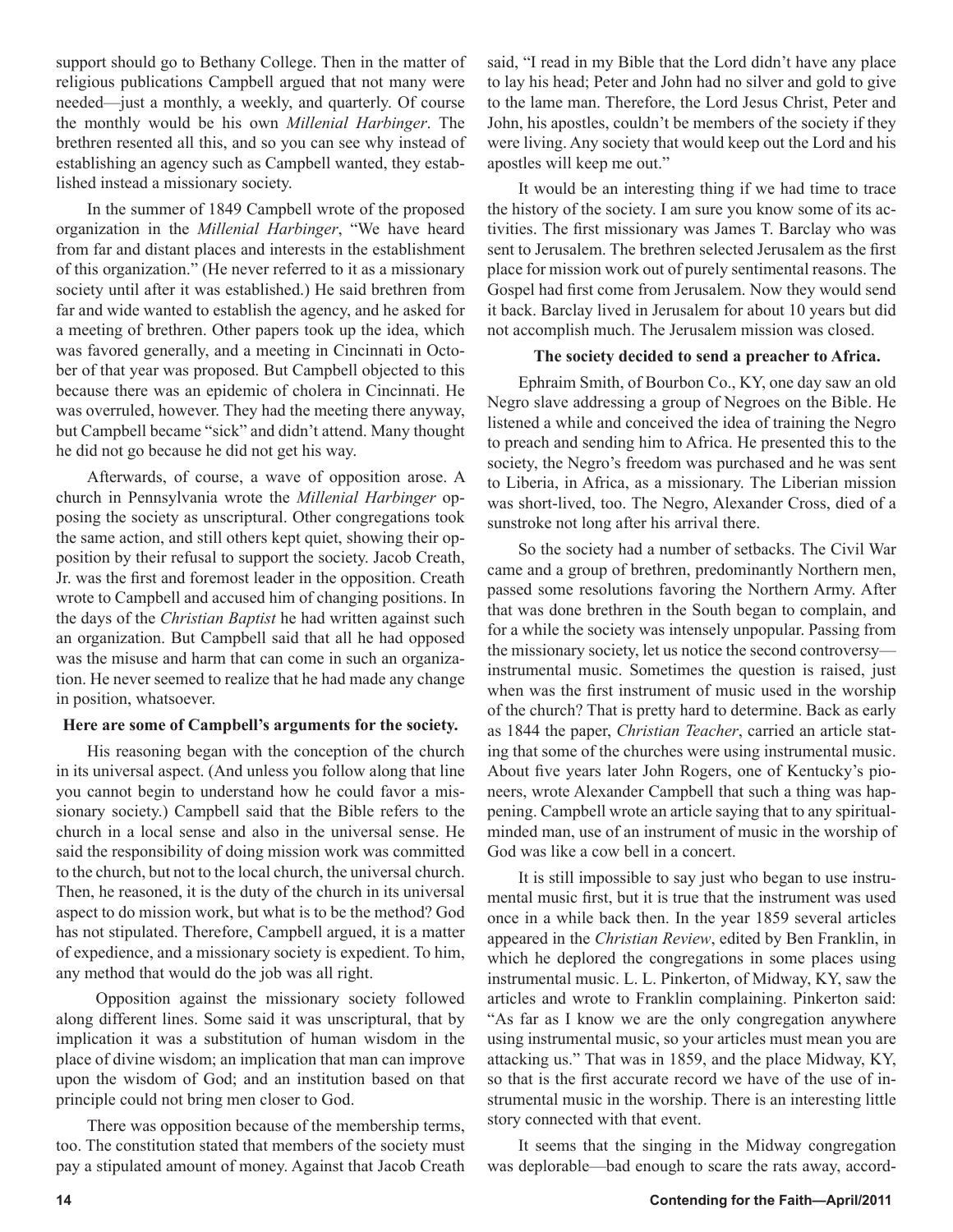ing to Pinkerton. They decided to do something to improve it, and they began meeting on Saturday night for practice. Somebody brought along a melodian for accompaniment, and they began to use it in their practice. Before long the people decided it would be all right to use it in the worship, and one Sunday morning one of the women in the congregation played the instrument as they sang.

That little old melodian is still in existence today. They are rather proud of it. After the instrument was first used by the congregation one of the members, Adam Hibler, objected, but rather than cause a disturbance he simply arranged with one of his slaves to go by night and steal the instrument and hide it in his attic. That melodian remained hidden until 15 or 20 years ago when it was discovered.

Attention was diverted from these issues during the civil war and a controversy began over whether or not a Christian should go to war. Then along toward the latter part of the war, J. W. McGarvey introduced the music question again. McGarvey thought it was time to put a stop to this digression, before it spread further. So he began writing articles for the religious papers. For a period of years the question raged in the *American Christian Review* and the *Millenial Harbinger*, and as time went on, use of the musical instrument spread. In 1867 Ben Franklin estimated that of 10,000 congregations, no more than 10 were using instrumental music. But five years later that number had multiplied greatly. In 1869 the controversy raged in the St. Louis, Mo., church. Hiram Christopher, the brother-in-law of J. W. McGarvey was one of the elders in that congregation. It was decided to have a committee study the matter of using an instrument in the worship and their conclusion was that the instrument should not be used. However, the advocates for the instrument withdrew from the congregation and began to meet elsewhere.

Well, the mechanical instrument controversy is one that has never ceased. The issues involved are much the same as those involved in the missionary society question. Some argue that the Bible does not say, "Thou shalt not use instrumental music," therefore, it is all right; it is a matter of expediency. Even those who do not use the instrument sometimes hold this idea. They say, "we counsel against it because we think it unwise, but we do not think it is sinful." Of course, there are a lot of arguments about what constitutes expediency. Robert Richardson wrote a series of articles on this point in the *Christian Standard*. He was very close to the Truth on most points.

Let us notice now the rise of liberalism in the church. I have often wondered, as has sometimes been quoted, if there is anything new under the sun. Even in the restoration movement times there were some of the attitudes that we find among brethren today. In the very first issue of the *Apostolic Times* Moses E. Lard, wrote that he deplored the trend among preachers to become liberal, to preach sweet and pious sermons when denominational people were in the audience, but to become critical and bitter when preaching to their own brethren. He said they thought of themselves as scholarly, but of their brethren as ignorant men. That is the way Moses E. Lard described the rising generation of preachers of his own day.

We see the same things among us today. We have some preachers who cannot speak of a brother without making fun of him. They ridicule them, call them unscholarly, but refer to "Dr. So and So" of "Such and Such University" as a pious, Godly, spiritual man—always bragging about infidels and modernists and being critical of their own brethren.

In the early days these modernists developed into what is now represented as the Christian–Evangelist group. They discredit parts of the Bible, ridicule such things as the virgin birth, the verbal inspiration of the Scriptures and the miracles. Some of the statements of the early liberalists when put beside those of our modernists are identical. The early forces of liberalism were led by J. H. Garrison and W. T. Moore. Moore was a son-in-law of R. N. Bishop, mayor of the city of Cincinnati and an elder in the congregation there. Bishop had a profound influence and the liberal spirit grew right in the church there. A climax came on Dec. 2, 1889, in the St. Louis church, when R. C. Cave preached on Sunday morning, making fun of Abraham and Isaac and Jacob, saying they knew less of God than modern man. "Any man is a Christian," Cave said, "who is honest with himself, whether he believes in the virgin birth or the inspiration of the Bible." At that a rebellion arose among the brethren. And Garrison, who had been falling behind in popularity, decided that he should take offense at this turn of events. He rebuked Cave for his modernism, though everybody knew that Garrison was as bad as Cave.

There was a series of articles run by David Lipscomb in the *Gospel Advocate* for two years called "Rationalism" in which he tried to combat modernism. McGarvey began work on his Christian Evidences about this time. Still trying to restore himself, Garrison edited a book called *Old Faith Restated*.

**—Deceased**

Those who don't know history are destined to repeat it.

**—Edmund Burke**

Guilt By Association **by** Lester Kamp 25 CENTS EACH OR \$20 PER 100, PLUS POSTAGE ORDER FROM: lester Kamp P. O. Box 440297 Aurora, Co 80044